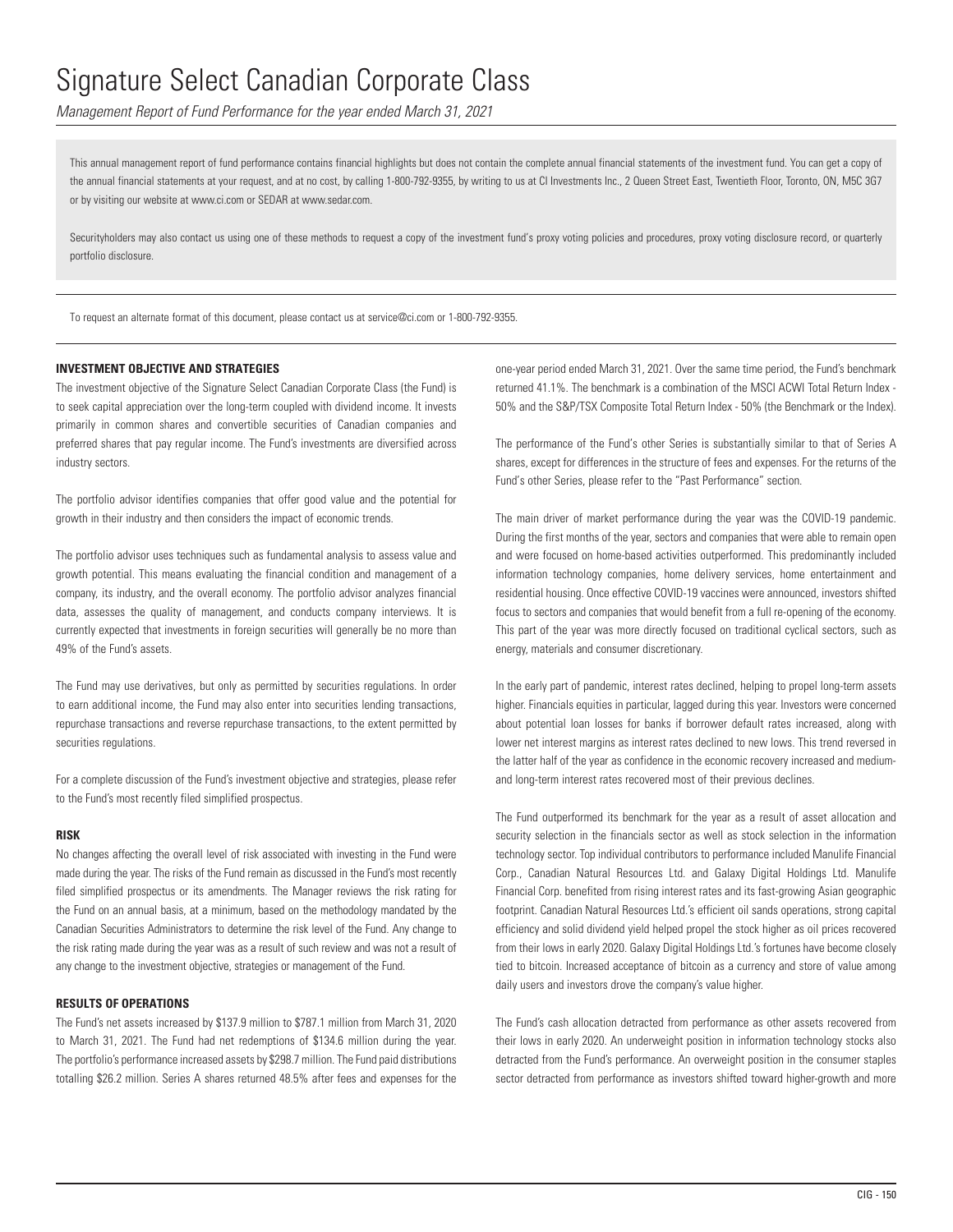*Management Report of Fund Performance for the year ended March 31, 2021*

cyclically oriented sectors. The largest individual detractors from the Fund's performance included Roche Holding AG, Alimentation Couche-Tard Inc. and Loblaw Companies Ltd. Roche Holding AG was negatively affected by concerns around drug price reform after the U.S. presidential election. Alimentation Couche-Tard Inc. underperformed the broader market as the company pursued an uncharacteristic acquisition of Carrefour SA, which was ultimately blocked by the French government. The potential deal brought into question its historically strong capital allocation and the durability of its convenience store acquisition pipeline. Loblaw Companies Ltd. underperformed as investors shifted focus away from defensive equities to recovery opportunities.

We added a number of new positions to the Fund. Ballard Power Systems Inc. was purchased as it is poised to benefit from increased investor interest in green energy providers. Volkswagen AG was added as it unveiled a more aggressive strategy to shift to electric vehicles. The company had previously been trading at a huge discount to its more electric-focused automotive competitors. LG Chem Ltd. was purchased for the Fund, but questions arose around the company's ability to significantly grow its electric battery business, resulting in downward pressure on the stock in the early part of 2021. We eliminated holdings in Pembina Pipeline Corp., Eli Lilly and Co. and SLM Corp.

### **RECENT DEVELOPMENTS**

With the COVID-19 vaccine rollout, the global economic recovery is underway. We expect that most major advanced economies should quickly recover, with emerging markets possibly lagging behind. The combination of strong fiscal stimulus and accommodative monetary policy is expected to cement the U.S. recovery. The Biden Administration is discussing an infrastructure plan in excess of US\$2 trillion, which is in addition to the US\$1.9 trillion stimulus package recently enacted. The U.S. Federal Reserve has indicated a willingness to keep interest rates lower for longer even in the face of potentially rising inflation.

In light of these factors, we have a positive outlook for equities and have positioned the Fund accordingly, with an overweight position in equities. Within equities, the Fund has a pro-cyclical positioning, with relatively large exposures to financials, energy, industrials and certain mining and materials companies.

Effective April 3, 2020, Stuart Hensman resigned as a member of the Independent Review Committee (IRC) of CI Funds and effective April 3, 2020, Donna Toth was appointed as a member of the IRC.

Effective July 29, 2020, shares that were previously issued as Class A, Class A1, Class A2, Class A3, Class A4, Class A5,Class AT5, Class A1T5, Class A2T5, Class A3T5, Class A4T5, Class AT6, Class AT8, Class A1T8, Class A2T8, Class A3T8, Class A4T8, Class A5T8, Class D, Class E, Class E2, Class E3, Class E4, Class E5, Class ET5, Class ET8, Class E2T8, Class E3T8, Class E4T8, Class E5T8, Class EF, Class EFT5, Class EFT8, Class F, Class F1, Class F2, Class F3, Class F4, Class F5, Class FT5, Class F1T5, Class F2T5, Class F3T5, Class F4T5, Class F5T5, Class FT8, Class F1T8, Class F2T8, Class F3T8, Class F4T8, Class F5T8, Class I, Class IT5, Class IT8, Insight Class, Class O, Class OF, Class OT5, Class OT8, Class P, Class PP, Class PT5, Class PT8, Class W, Class PCW, Class WT5, Class PCWT8, Class WT8, Class U, Class V, Class X, Class Y and Class Z, as applicable, were renamed as Series A, Series A1, Series A2, Series A3, Series A4, Series A5, Series AT5, Series A1T5, Series A2T5, Series A3T5, Series A4T5, Series AT6, Series AT8, Series A1T8, Series A2T8, Series A3T8, Series A4T8, Series A5T8, Series D, Series E, Series E2, Series E3, Series E4, Series E5, Series ET5, Series ET8, Series E2T8, Series E3T8, Series E4T8, Series E5T8, Series EF, Series EFT5, Series EFT8, Series F, Series F1, Series F2, Series F3, Series F4, Series F5, Series FT5, Series F1T5, Series F2T5, Series F3T5, Series F4T5, Series F5T5, Series FT8, Series F1T8, Series F2T8, Series F3T8, Series F4T8, Series F5T8, Series I, Series IT5, Series IT8, Insight Series, Series O, Series OF, Series OT5, Series OT8, Series P, Series PP, Series PT5, Series PT8, Series W, Series PCW, Series WT5, Series PCWT8, Series WT8, Series U, Series V, Series X, Series Y and Series Z, respectively.

### *CI Investments Inc. rebrands as CI Global Asset Management Inc.*

On November 10, 2020, CI Investments Inc. announced that it is rebranding to CI Global Asset Management Inc. The rebrand is underway and is scheduled to be completed by the end of the first quarter of 2021. With the rebrand, legacy in-house investment boutique brands will be phased out and they will operate under CI Global Asset Management. The affected brands are Cambridge Global Asset Management, Harbour Advisors, Sentry Investment Management, and Signature Global Asset Management.

### **RELATED PARTY TRANSACTIONS**

#### *Manager, Portfolio Advisor and Registrar*

CI Investments Inc. is the Manager, Portfolio Advisor and Registrar of the Fund. CI Investments Inc. is a subsidiary of CI Financial Corp. The Manager, in consideration for management fees, provides management services required in the day-to-day operations of the Fund. The Manager bears all of the operating expenses of the Fund (other than taxes, borrowing costs and new governmental fees) in return for an administration fee.

Management fee and administration fee rates as at March 31, 2021, for each of the Series are shown below:

|                    | <b>Annual management</b><br>fee rate (%) | <b>Annual administration</b><br>fee rate (%) |
|--------------------|------------------------------------------|----------------------------------------------|
| <b>A Shares</b>    | 2.000                                    | 0.20                                         |
| <b>AT5 Shares</b>  | 2.000                                    | 0.20                                         |
| <b>AT8 Shares</b>  | 2.000                                    | 0.20                                         |
| <b>E</b> Shares    | 1.950                                    | 0.15                                         |
| <b>EF Shares</b>   | 0.950                                    | 0.15                                         |
| <b>EFT5 Shares</b> | 0.950                                    | 0.15                                         |
| <b>EFT8 Shares</b> | 0.950                                    | 0.15                                         |
| <b>ET5 Shares</b>  | 1.950                                    | 0.15                                         |
| <b>ET8 Shares</b>  | 1.950                                    | 0.15                                         |
| <b>F</b> Shares    | 1.000                                    | 0.20                                         |
| <b>FT5 Shares</b>  | 1.000                                    | 0.20                                         |
| <b>FT8 Shares</b>  | 1.000                                    | 0.20                                         |
| I Shares           | Paid directly by investor                | Paid directly by investor                    |
| <b>IT5 Shares</b>  | Paid directly by investor                | Paid directly by investor                    |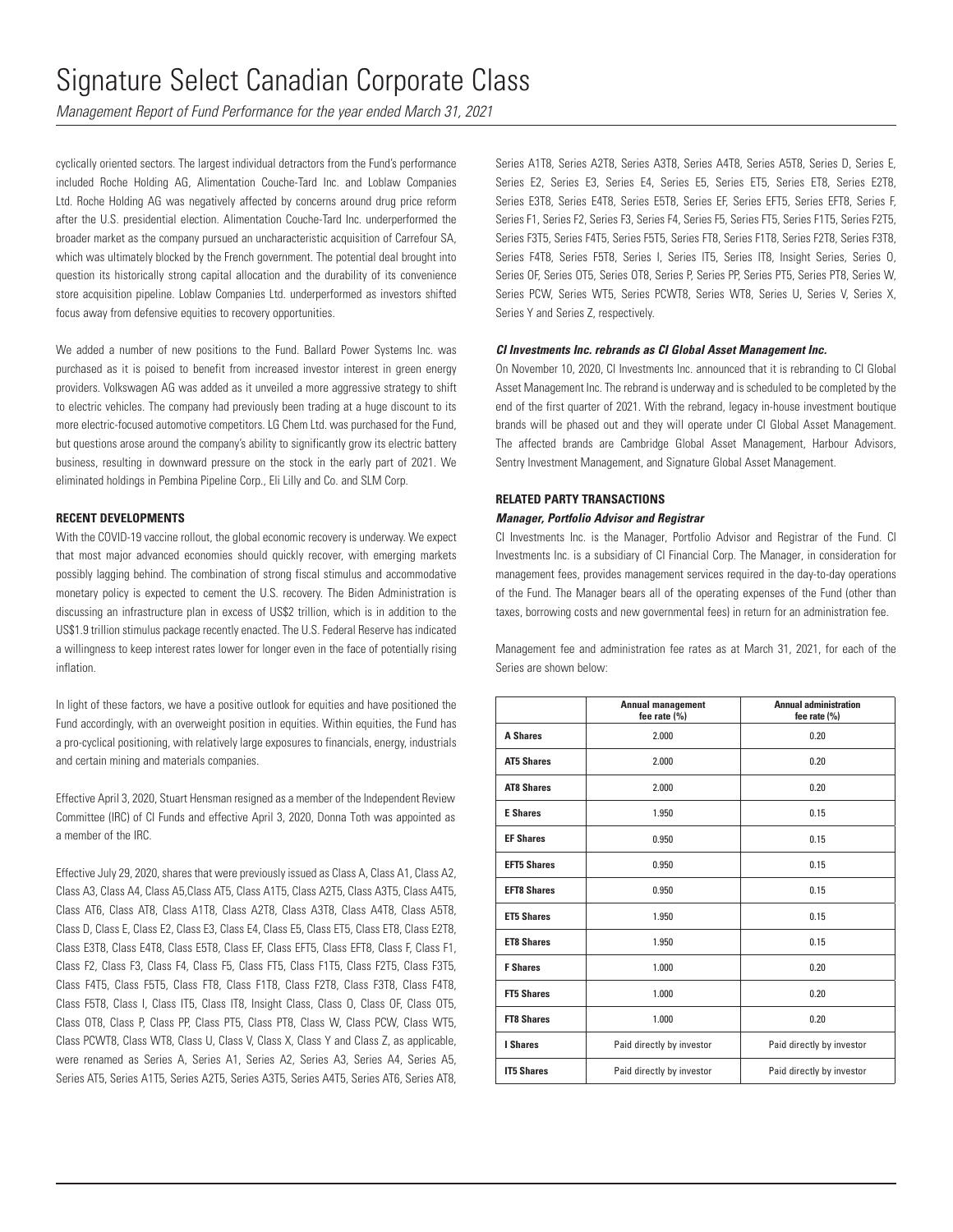*Management Report of Fund Performance for the year ended March 31, 2021*

|                   | <b>Annual management</b><br>fee rate $(\% )$ | <b>Annual administration</b><br>fee rate $(\%)$ |
|-------------------|----------------------------------------------|-------------------------------------------------|
| <b>IT8 Shares</b> | Paid directly by investor                    | Paid directly by investor                       |
| <b>0 Shares</b>   | Paid directly by investor                    | 0.15                                            |
| OT5 Shares        | Paid directly by investor                    | 0.15                                            |
| OT8 Shares        | Paid directly by investor                    | 0.15                                            |
| <b>P</b> Shares   | Paid directly by investor                    | 0.20                                            |
| <b>PT5 Shares</b> | Paid directly by investor                    | 0.20                                            |
| <b>PT8 Shares</b> | Paid directly by investor                    | 0.20                                            |
| <b>W</b> Shares   | Paid directly by investor                    | 0.14                                            |
| <b>WT8 Shares</b> | Paid directly by investor                    | 0.14                                            |

The Manager received \$2.6 million in management fees and \$0.3 million in administration fees for the year.

### *Management Fees*

Approximately 26% of total management fees were used to pay for sales and trailing commissions. The remaining 74% of management fees were used to pay for investment management and other general administration.

### *Related Fund Trading*

Related fund trading occurs when a Fund purchases or sells units/shares of another Fund managed by the Manager. During the year ended March 31, 2021, the Fund engaged in related fund trading or held position(s) in related fund(s) at the end of the year.

### *Inter Fund Trading*

Inter fund trading occurs when a Fund purchases or sells a security of any issuer from or to another Fund managed by the Manager. These transactions are executed through market intermediaries and under prevailing market terms and conditions. The IRC reviews such transactions during scheduled meetings. During the year ended March 31, 2021, the Fund executed inter fund trades.

### *Independent Review Committee*

The Fund has received standing instructions from the Fund's IRC to make or hold an investment in the security of an issuer related to the Manager.

The applicable standing instructions require, amongst others, that related party transactions be conducted in accordance with the Manager's policies and procedures and applicable law and that the Manager advise the IRC of any material breach of such policies. The standing instructions also require that investment decisions in respect of related party transactions (a) are free from any influence by an entity related to the Manager and without taking into account any consideration relevant to an entity related to the Manager; (b) represent the business judgment of the Manager uninfluenced by considerations other than the best interests of the Fund; (c) are made in compliance with the Manager's policies and procedures; and (d) achieve a fair and reasonable result for the Fund. Quarterly, the IRC reviews reports which assess compliance with applicable CI policies. Annually, the IRC reviews reports describing each instance that the Manager acted in reliance on the standing instructions noted above.

The Fund relied on the IRC's standing instructions regarding related party transactions during this reporting year.

Except as otherwise noted above, the Fund was not a party to any related party transactions during the year ended March 31, 2021.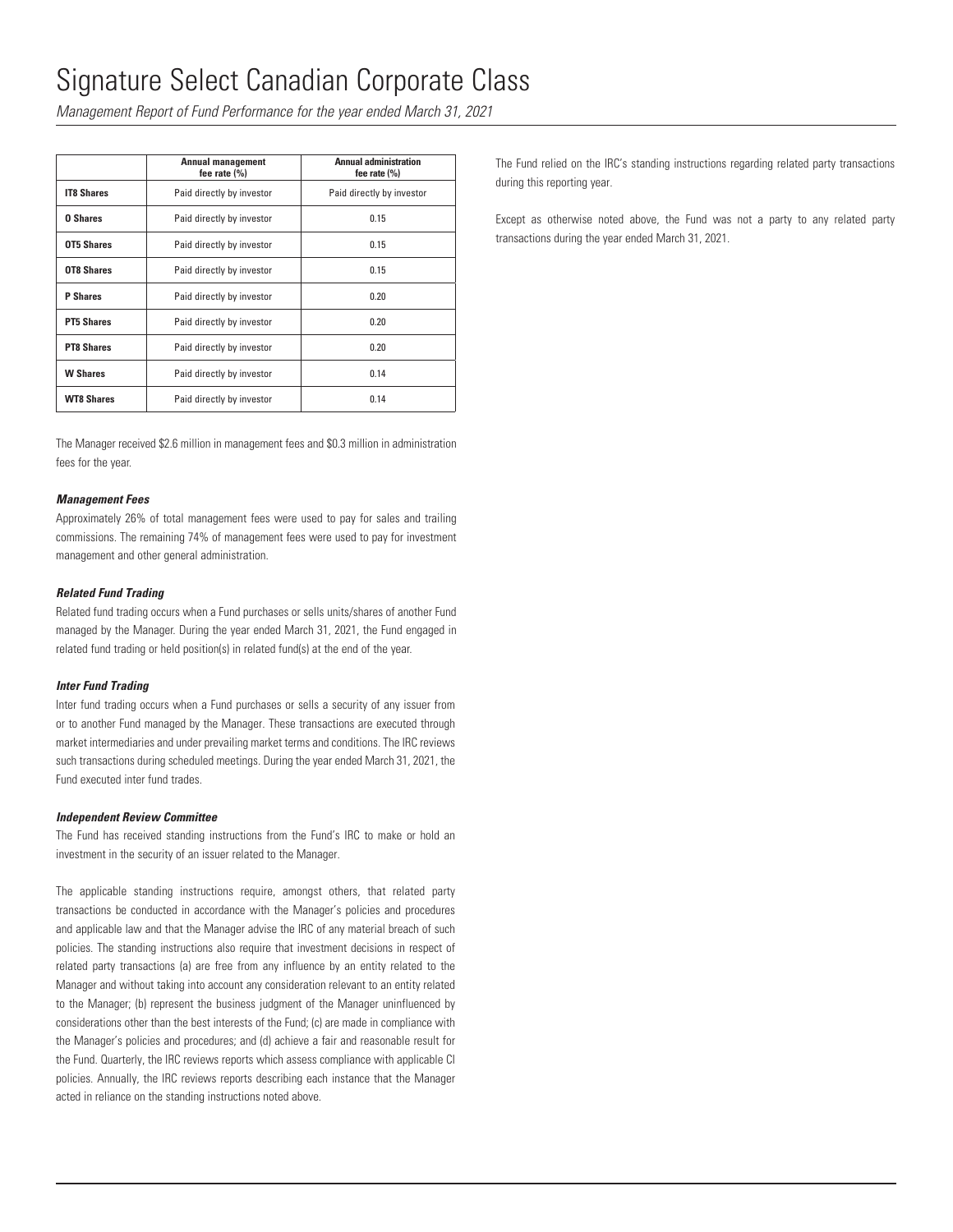*Management Report of Fund Performance for the year ended March 31, 2021*

## **FINANCIAL HIGHLIGHTS**

The following tables show selected key financial information about the Fund and are intended to help you understand the Fund's financial performance for the past five years, as applicable.

| Net Assets per Share (\$) <sup>(1)(2)(4)*</sup> |                                                                |                        |                                                         | Increase (decrease) from operations:                |                                         |                                                                                    |                                                                    |                         | <b>Dividends:</b>              |                          |                                          |                                                                              |
|-------------------------------------------------|----------------------------------------------------------------|------------------------|---------------------------------------------------------|-----------------------------------------------------|-----------------------------------------|------------------------------------------------------------------------------------|--------------------------------------------------------------------|-------------------------|--------------------------------|--------------------------|------------------------------------------|------------------------------------------------------------------------------|
|                                                 | Net assets at<br>the beginning<br>of year <sup>(2)</sup><br>\$ | Total<br>revenue<br>\$ | Total<br>expenses<br>(excluding<br>distributions)<br>\$ | Realized<br>gains<br>(losses) for<br>the year<br>\$ | gains<br>(losses) for<br>the year<br>\$ | Unrealized Total increase<br>(decrease)<br>from<br>operations <sup>(2)</sup><br>\$ | From net<br>investment<br>income<br>(excluding<br>dividends)<br>\$ | From<br>dividends<br>\$ | From<br>capital<br>gains<br>\$ | Return of capital<br>\$  | Total<br>dividends <sup>2,3)</sup><br>\$ | <b>Net assets</b><br>at the end<br>of the year<br>shown <sup>(2)</sup><br>\$ |
|                                                 |                                                                |                        |                                                         |                                                     |                                         |                                                                                    |                                                                    |                         |                                |                          |                                          |                                                                              |
| <b>A Shares</b>                                 |                                                                |                        |                                                         |                                                     |                                         |                                                                                    |                                                                    |                         |                                |                          |                                          |                                                                              |
| Mar. 31, 2021                                   | Commencement of operations July 31, 2001<br>20.78              | 0.66                   | (0.74)                                                  | 1.55                                                | 8.55                                    | 10.02                                                                              | $\overline{a}$                                                     | (0.44)                  | (0.53)                         |                          | (0.97)                                   | 29.83                                                                        |
| Mar. 31, 2020                                   | 25.48                                                          | 1.09                   | (0.71)                                                  | 0.77                                                | (3.46)                                  | (2.31)                                                                             |                                                                    | (0.20)                  | (0.91)                         |                          | (1.11)                                   | 20.78                                                                        |
| Mar. 31, 2019                                   | 27.00                                                          | 0.64                   | (0.67)                                                  | 0.87                                                | (1.48)                                  | (0.64)                                                                             | $\overline{a}$                                                     | (0.33)                  | (0.56)                         |                          | (0.89)                                   | 25.48                                                                        |
| Mar. 31, 2018                                   | 26.16                                                          | 0.58                   | (0.74)                                                  | 2.83                                                | (0.70)                                  | 1.97                                                                               |                                                                    | (0.28)                  | (0.74)                         |                          | (1.02)                                   | 27.00                                                                        |
| Mar. 31, 2017                                   | 22.88                                                          | 0.53                   | (0.65)                                                  | 3.87                                                | 1.22                                    | 4.97                                                                               | $\overline{\phantom{a}}$                                           | (0.23)                  | (1.15)                         | $\overline{\phantom{a}}$ | (1.38)                                   | 26.16                                                                        |
| <b>AT5 Shares</b>                               |                                                                |                        |                                                         |                                                     |                                         |                                                                                    |                                                                    |                         |                                |                          |                                          |                                                                              |
|                                                 | Commencement of operations September 28, 2007                  |                        |                                                         |                                                     |                                         |                                                                                    |                                                                    |                         |                                |                          |                                          |                                                                              |
| Mar. 31, 2021                                   | 5.58                                                           | 0.17                   | (0.19)                                                  | 0.38                                                | 2.28                                    | 2.64                                                                               |                                                                    | (0.11)                  | (0.14)                         | (0.36)                   | (0.61)                                   | 7.58                                                                         |
| Mar. 31, 2020                                   | 7.19                                                           | 0.25                   | (0.20)                                                  | 0.18                                                | (1.28)                                  | (1.05)                                                                             |                                                                    | (0.05)                  | (0.25)                         | (0.34)                   | (0.64)                                   | 5.58                                                                         |
| Mar. 31, 2019                                   | 8.03                                                           | 0.19                   | (0.19)                                                  | 0.24                                                | (0.49)                                  | (0.25)                                                                             | $\overline{a}$                                                     | (0.09)                  | (0.16)                         | (0.41)                   | (0.66)                                   | 7.19                                                                         |
| Mar. 31, 2018                                   | 8.19                                                           | 0.18                   | (0.23)                                                  | 0.86                                                | (0.20)                                  | 0.61                                                                               | ÷,                                                                 | (0.08)                  | (0.22)                         | (0.42)                   | (0.72)                                   | 8.03                                                                         |
| Mar. 31, 2017                                   | 7.53                                                           | 0.18                   | (0.21)                                                  | 1.40                                                | 0.12                                    | 1.49                                                                               | $\overline{\phantom{a}}$                                           | (0.07)                  | (0.36)                         | (0.41)                   | (0.84)                                   | 8.19                                                                         |
| <b>AT8 Shares</b>                               |                                                                |                        |                                                         |                                                     |                                         |                                                                                    |                                                                    |                         |                                |                          |                                          |                                                                              |
|                                                 | Commencement of operations September 28, 2007                  |                        |                                                         |                                                     |                                         |                                                                                    |                                                                    |                         |                                |                          |                                          |                                                                              |
| Mar. 31, 2021                                   | 3.70                                                           | 0.11                   | (0.12)                                                  | 0.26                                                | 1.47                                    | 1.72                                                                               |                                                                    | (0.07)                  | (0.09)                         | (0.38)                   | (0.54)                                   | 4.87                                                                         |
| Mar. 31, 2020                                   | 4.92                                                           | 0.17                   | (0.13)                                                  | 0.14                                                | (0.86)                                  | (0.68)                                                                             | $\overline{a}$                                                     | (0.04)                  | (0.17)                         | (0.37)                   | (0.58)                                   | 3.70                                                                         |
| Mar. 31, 2019                                   | 5.69                                                           | 0.13                   | (0.13)                                                  | 0.20                                                | (0.28)                                  | (0.08)                                                                             |                                                                    | (0.06)                  | (0.11)                         | (0.47)                   | (0.64)                                   | 4.92                                                                         |
| Mar. 31, 2018<br>Mar. 31, 2017                  | 5.97<br>5.67                                                   | 0.12<br>0.13           | (0.16)<br>(0.15)                                        | 0.63<br>1.05                                        | (0.09)<br>0.08                          | 0.50<br>1.11                                                                       | $\overline{a}$<br>$\overline{a}$                                   | (0.06)<br>(0.05)        | (0.16)<br>(0.26)               | (0.49)<br>(0.50)         | (0.71)<br>(0.81)                         | 5.69<br>5.97                                                                 |
| <b>E</b> Shares                                 |                                                                |                        |                                                         |                                                     |                                         |                                                                                    |                                                                    |                         |                                |                          |                                          |                                                                              |
|                                                 | Commencement of operations July 27, 2011                       |                        |                                                         |                                                     |                                         |                                                                                    |                                                                    |                         |                                |                          |                                          |                                                                              |
| Mar. 31, 2021                                   | 12.00                                                          | 0.38                   | (0.41)                                                  | 0.82                                                | 5.01                                    | 5.80                                                                               |                                                                    | (0.25)                  | (0.31)                         |                          | (0.56)                                   | 17.25                                                                        |
| Mar. 31, 2020                                   | 14.69                                                          | 0.55                   | (0.39)                                                  | 0.36                                                | (2.33)                                  | (1.81)                                                                             |                                                                    | (0.12)                  | (0.52)                         |                          | (0.64)                                   | 12.00                                                                        |
| Mar. 31, 2019                                   | 15.54                                                          | 0.37                   | (0.37)                                                  | 0.50                                                | (0.91)                                  | (0.41)                                                                             | $\overline{\phantom{a}}$                                           | (0.19)                  | (0.32)                         | $\overline{\phantom{a}}$ | (0.51)                                   | 14.69                                                                        |
| Mar. 31, 2018                                   | 15.04                                                          | 0.34                   | (0.41)                                                  | 1.66                                                | (0.66)                                  | 0.93                                                                               | $\overline{a}$                                                     | (0.16)                  | (0.43)                         | $\overline{\phantom{a}}$ | (0.59)                                   | 15.54                                                                        |
| Mar. 31, 2017                                   | 13.14                                                          | 0.31                   | (0.36)                                                  | 2.65                                                | 0.09                                    | 2.69                                                                               | $\overline{\phantom{m}}$                                           | (0.13)                  | (0.66)                         | $\overline{\phantom{a}}$ | (0.79)                                   | 15.04                                                                        |
| <b>EF Shares</b>                                |                                                                |                        |                                                         |                                                     |                                         |                                                                                    |                                                                    |                         |                                |                          |                                          |                                                                              |
|                                                 | Commencement of operations November 27, 2014                   |                        |                                                         |                                                     |                                         |                                                                                    |                                                                    |                         |                                |                          |                                          |                                                                              |
| Mar. 31, 2021                                   | 8.46                                                           | 0.27                   | (0.18)                                                  | 0.63                                                | 3.54                                    | 4.26                                                                               |                                                                    | (0.18)                  | (0.22)                         |                          | (0.40)                                   | 12.29                                                                        |
| Mar. 31, 2020                                   | 10.25                                                          | 0.39                   | (0.16)                                                  | <b>U.25</b>                                         | (1.60)                                  | (1.12)                                                                             |                                                                    | (0.08)                  | (0.37)                         |                          | (0.45)                                   | 8.46                                                                         |
| Mar. 31, 2019                                   | 10.72                                                          | 0.26                   | (0.14)                                                  | 0.34                                                | (0.58)                                  | (0.12)                                                                             | $\overline{\phantom{a}}$                                           | (0.13)                  | (0.22)                         |                          | (0.35)                                   | 10.25                                                                        |
| Mar. 31, 2018                                   | 10.27                                                          | 0.23                   | (0.16)                                                  | 1.13                                                | (0.31)                                  | 0.89                                                                               |                                                                    | (0.11)                  | (0.29)                         |                          | (0.40)                                   | 10.72                                                                        |
| Mar. 31, 2017                                   | 8.88                                                           | 0.22                   | (0.14)                                                  | 1.86                                                | (0.06)                                  | 1.88                                                                               | $\overline{\phantom{a}}$                                           | (0.09)                  | (0.45)                         | $\overline{\phantom{a}}$ | (0.54)                                   | 10.27                                                                        |
| <b>EFT5 Shares</b>                              |                                                                |                        |                                                         |                                                     |                                         |                                                                                    |                                                                    |                         |                                |                          |                                          |                                                                              |
|                                                 | Commencement of operations August 04, 2015                     |                        |                                                         |                                                     |                                         |                                                                                    |                                                                    |                         |                                |                          |                                          |                                                                              |
| Mar. 31, 2021                                   | 6.61                                                           | 0.22                   | (0.14)                                                  | 0.67                                                | 2.15                                    | 2.90                                                                               |                                                                    | (0.13)                  | (0.08)                         | (0.51)                   | (0.72)                                   | 9.10                                                                         |
| Mar. 31, 2020                                   | 8.42                                                           | 0.31                   | (0.13)                                                  | 0.20                                                | (1.43)                                  | (1.05)                                                                             |                                                                    | (0.06)                  | (0.29)                         | (0.40)                   | (0.75)                                   | 6.61                                                                         |
| Mar. 31, 2019                                   | 9.29                                                           | 0.22                   | (0.12)                                                  | 0.28                                                | (0.51)                                  | (0.13)                                                                             | $\overline{\phantom{a}}$                                           | (0.11)                  | (0.19)                         | (0.48)                   | (0.78)                                   | 8.42                                                                         |
| Mar. 31, 2018                                   | 9.35                                                           | 0.21                   | (0.15)                                                  | 1.00                                                | (0.80)                                  | 0.26                                                                               | $\overline{\phantom{a}}$                                           | (0.10)                  | (0.26)                         | (0.48)                   | (0.84)                                   | 9.29                                                                         |
| Mar. 31, 2017                                   | 8.51                                                           | 0.20                   | (0.13)                                                  | 1.67                                                | 0.05                                    | 1.79                                                                               | $\overline{\phantom{a}}$                                           | (0.08)                  | (0.41)                         | (0.47)                   | (0.96)                                   | 9.35                                                                         |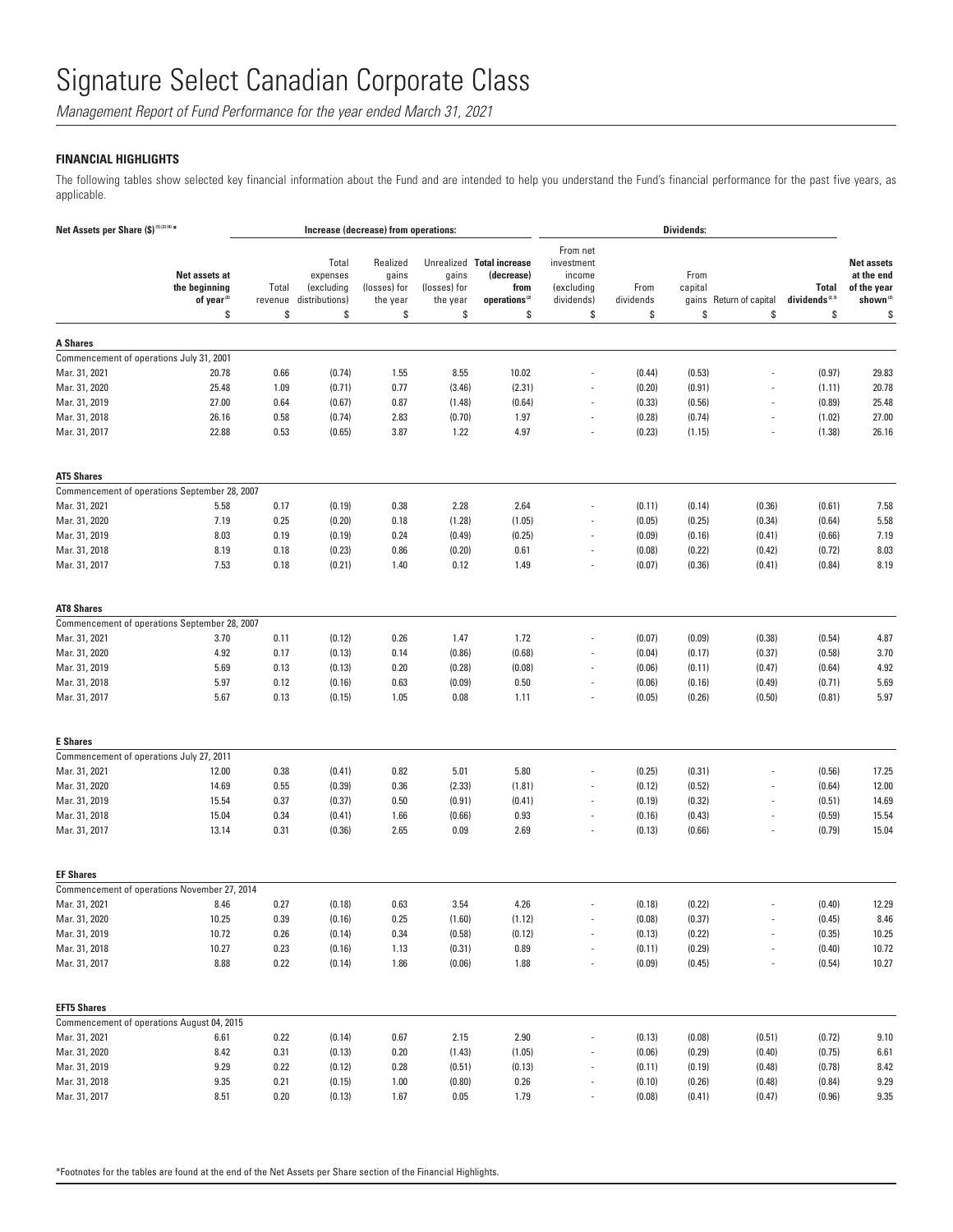*Management Report of Fund Performance for the year ended March 31, 2021*

## **FINANCIAL HIGHLIGHTS (cont'd)**

| Net Assets per Share (\$) (1) (2) (4) *<br>Increase (decrease) from operations:<br><b>Dividends:</b> |                                                                |                        |                                                         |                                                     |                                         |                                                                                    |                                                                    |                         |                                |                          |                                                  |                                                                              |
|------------------------------------------------------------------------------------------------------|----------------------------------------------------------------|------------------------|---------------------------------------------------------|-----------------------------------------------------|-----------------------------------------|------------------------------------------------------------------------------------|--------------------------------------------------------------------|-------------------------|--------------------------------|--------------------------|--------------------------------------------------|------------------------------------------------------------------------------|
|                                                                                                      | Net assets at<br>the beginning<br>of year <sup>(2)</sup><br>\$ | Total<br>revenue<br>\$ | Total<br>expenses<br>(excluding<br>distributions)<br>\$ | Realized<br>gains<br>(losses) for<br>the year<br>\$ | gains<br>(losses) for<br>the year<br>\$ | Unrealized Total increase<br>(decrease)<br>from<br>operations <sup>(2)</sup><br>\$ | From net<br>investment<br>income<br>(excluding<br>dividends)<br>\$ | From<br>dividends<br>\$ | From<br>capital<br>gains<br>\$ | Return of capital<br>\$  | <b>Total</b><br>dividends <sup>(2,3)</sup><br>\$ | <b>Net assets</b><br>at the end<br>of the year<br>shown <sup>(2)</sup><br>\$ |
|                                                                                                      |                                                                |                        |                                                         |                                                     |                                         |                                                                                    |                                                                    |                         |                                |                          |                                                  |                                                                              |
| <b>EFT8 Shares</b>                                                                                   |                                                                |                        |                                                         |                                                     |                                         |                                                                                    |                                                                    |                         |                                |                          |                                                  |                                                                              |
|                                                                                                      | Commencement of operations August 04, 2015                     |                        |                                                         |                                                     |                                         |                                                                                    |                                                                    |                         |                                |                          |                                                  |                                                                              |
| Mar. 31, 2021                                                                                        | 5.71                                                           | 0.17                   | (0.11)                                                  | 0.42                                                | 2.25                                    | 2.73                                                                               |                                                                    | (0.11)                  | (0.07)                         | (0.66)                   | (0.84)                                           | 7.60                                                                         |
| Mar. 31, 2020<br>Mar. 31, 2019                                                                       | 7.48<br>8.54                                                   | 0.24<br>0.20           | (0.11)<br>(0.11)                                        | 0.18<br>0.25                                        | (1.53)<br>(0.44)                        | (1.22)<br>(0.10)                                                                   | ٠                                                                  | (0.06)<br>(0.10)        | (0.26)<br>(0.17)               | (0.57)<br>(0.70)         | (0.89)<br>(0.97)                                 | 5.71<br>7.48                                                                 |
| Mar. 31, 2018                                                                                        | 8.87                                                           | 0.19                   | (0.14)                                                  | 0.94                                                | (0.27)                                  | 0.72                                                                               | $\overline{\phantom{m}}$                                           | (0.09)                  | (0.23)                         | (0.74)                   | (1.06)                                           | 8.54                                                                         |
| Mar. 31, 2017                                                                                        | 8.33                                                           | 0.19                   | (0.13)                                                  | 1.62                                                | 0.06                                    | 1.74                                                                               | $\overline{\phantom{a}}$                                           | (0.08)                  | (0.39)                         | (0.73)                   | (1.20)                                           | 8.87                                                                         |
| <b>ET5 Shares</b>                                                                                    |                                                                |                        |                                                         |                                                     |                                         |                                                                                    |                                                                    |                         |                                |                          |                                                  |                                                                              |
| Commencement of operations July 27, 2011                                                             |                                                                |                        |                                                         |                                                     |                                         |                                                                                    |                                                                    |                         |                                |                          |                                                  |                                                                              |
| Mar. 31, 2021                                                                                        | 9.13                                                           | 0.28                   | (0.31)                                                  | 0.67                                                | 3.68                                    | 4.32                                                                               |                                                                    | (0.18)                  | (0.11)                         | (0.71)                   | (1.00)                                           | 12.42                                                                        |
| Mar. 31, 2020                                                                                        | 11.76                                                          | 0.43                   | (0.31)                                                  | 0.28                                                | (1.98)                                  | (1.58)                                                                             | $\overline{a}$                                                     | (0.09)                  | (0.41)                         | (0.56)                   | (1.06)                                           | 9.13                                                                         |
| Mar. 31, 2019                                                                                        | 13.13                                                          | 0.31                   | (0.31)                                                  | 0.46                                                | (0.75)                                  | (0.29)                                                                             | $\overline{\phantom{a}}$                                           | (0.15)                  | (0.26)                         | (0.67)                   | (1.08)                                           | 11.76                                                                        |
| Mar. 31, 2018                                                                                        | 13.37                                                          | 0.28                   | (0.36)                                                  | 1.43                                                | 0.12                                    | 1.47                                                                               | $\overline{a}$                                                     | (0.14)                  | (0.36)                         | (0.69)                   | (1.19)                                           | 13.13                                                                        |
| Mar. 31, 2017                                                                                        | 12.27                                                          | 0.35                   | (0.35)                                                  | 4.29                                                | (2.74)                                  | 1.55                                                                               |                                                                    | (0.12)                  | (0.59)                         | (0.64)                   | (1.35)                                           | 13.37                                                                        |
| <b>ET8 Shares</b>                                                                                    |                                                                |                        |                                                         |                                                     |                                         |                                                                                    |                                                                    |                         |                                |                          |                                                  |                                                                              |
| Commencement of operations July 27, 2011                                                             |                                                                |                        |                                                         |                                                     |                                         |                                                                                    |                                                                    |                         |                                |                          |                                                  |                                                                              |
| Mar. 31, 2021                                                                                        | 6.01                                                           | 0.18                   | (0.19)                                                  | 0.44                                                | 2.36                                    | 2.79                                                                               |                                                                    | (0.12)                  | (0.07)                         | (0.70)                   | (0.89)                                           | 7.92                                                                         |
| Mar. 31, 2020                                                                                        | 7.97                                                           | 0.29                   | (0.20)                                                  | 0.19                                                | (1.05)                                  | (0.77)                                                                             |                                                                    | (0.06)                  | (0.27)                         | (0.61)                   | (0.94)                                           | 6.01                                                                         |
| Mar. 31, 2019                                                                                        | 9.19                                                           | 0.21                   | (0.20)                                                  | 0.28                                                | (0.47)                                  | (0.18)                                                                             | $\overline{a}$                                                     | (0.10)                  | (0.18)                         | (0.75)                   | (1.03)                                           | 7.97                                                                         |
| Mar. 31, 2018<br>Mar. 31, 2017                                                                       | 9.65<br>9.16                                                   | 0.21<br>0.25           | (0.26)<br>(0.25)                                        | 1.03<br>2.24                                        | (0.26)<br>(0.45)                        | 0.72<br>1.79                                                                       | ÷,<br>÷,                                                           | (0.10)<br>(0.08)        | (0.25)<br>(0.42)               | (0.80)<br>(0.80)         | (1.15)<br>(1.30)                                 | 9.19<br>9.65                                                                 |
| <b>F</b> Shares                                                                                      |                                                                |                        |                                                         |                                                     |                                         |                                                                                    |                                                                    |                         |                                |                          |                                                  |                                                                              |
|                                                                                                      | Commencement of operations December 18, 2001                   |                        |                                                         |                                                     |                                         |                                                                                    |                                                                    |                         |                                |                          |                                                  |                                                                              |
| Mar. 31, 2021                                                                                        | 24.71                                                          | 0.79                   | (0.55)                                                  | 1.92                                                | 10.17                                   | 12.33                                                                              |                                                                    | (0.52)                  | (0.64)                         |                          | (1.16)                                           | 35.87                                                                        |
| Mar. 31, 2020                                                                                        | 29.97                                                          | 1.07                   | (0.50)                                                  | 0.86                                                | (6.14)                                  | (4.71)                                                                             |                                                                    | (0.24)                  | (1.07)                         |                          | (1.31)                                           | 24.71                                                                        |
| Mar. 31, 2019                                                                                        | 31.40                                                          | 0.76                   | (0.45)                                                  | 1.29                                                | (1.65)                                  | (0.05)                                                                             | $\overline{\phantom{m}}$                                           | (0.38)                  | (0.66)                         | $\overline{a}$           | (1.04)                                           | 29.97                                                                        |
| Mar. 31, 2018                                                                                        | 30.10                                                          | 0.66                   | (0.51)                                                  | 3.21                                                | (0.87)                                  | 2.49                                                                               |                                                                    | (0.33)                  | (0.86)                         |                          | (1.19)                                           | 31.40                                                                        |
| Mar. 31, 2017                                                                                        | 26.05                                                          | 0.63                   | (0.44)                                                  | 5.11                                                | 0.30                                    | 5.60                                                                               | $\overline{\phantom{a}}$                                           | (0.26)                  | (1.32)                         | $\overline{\phantom{a}}$ | (1.58)                                           | 30.10                                                                        |
| <b>FT5 Shares</b>                                                                                    |                                                                |                        |                                                         |                                                     |                                         |                                                                                    |                                                                    |                         |                                |                          |                                                  |                                                                              |
|                                                                                                      | Commencement of operations September 28, 2007                  |                        |                                                         |                                                     |                                         |                                                                                    |                                                                    |                         |                                |                          |                                                  |                                                                              |
| Mar. 31, 2021                                                                                        | 7.00                                                           | 0.22                   | (0.15)                                                  | 0.51                                                | 2.84                                    | 3.42                                                                               |                                                                    | (0.14)                  | (0.17)                         | (0.45)                   | (0.76)                                           | 9.63                                                                         |
| Mar. 31, 2020                                                                                        | 8.92                                                           | 0.33                   | (0.15)                                                  | 0.23                                                | (2.25)                                  | (1.84)                                                                             |                                                                    | (0.07)                  | (0.31)                         | (0.42)                   | (0.80)                                           | 7.00                                                                         |
| Mar. 31, 2019                                                                                        | 9.86                                                           | 0.23                   | (0.13)                                                  | 0.40                                                | (0.52)                                  | (0.02)                                                                             | $\overline{\phantom{a}}$                                           | (0.11)                  | (0.20)                         | (0.51)                   | (0.82)                                           | 8.92                                                                         |
| Mar. 31, 2018                                                                                        | $9.93\,$                                                       | 0.22                   | (0.16)                                                  | 0.95                                                | (0.73)                                  | 0.28                                                                               | $\overline{\phantom{a}}$                                           | (0.10)                  | (0.27)                         | (0.51)                   | (0.88)                                           | $9.86\,$                                                                     |
| Mar. 31, 2017                                                                                        | 9.03                                                           | 0.21                   | (0.14)                                                  | 1.74                                                | 0.21                                    | 2.02                                                                               | $\overline{\phantom{a}}$                                           | (0.09)                  | (0.44)                         | (0.49)                   | (1.02)                                           | $9.93\,$                                                                     |
| <b>FT8 Shares</b>                                                                                    |                                                                |                        |                                                         |                                                     |                                         |                                                                                    |                                                                    |                         |                                |                          |                                                  |                                                                              |
|                                                                                                      | Commencement of operations September 28, 2007                  |                        |                                                         |                                                     |                                         |                                                                                    |                                                                    |                         |                                |                          |                                                  |                                                                              |
| Mar. 31, 2021                                                                                        | 4.63                                                           | 0.14                   | (0.10)                                                  | 0.30                                                | 1.83                                    | 2.17                                                                               |                                                                    | (0.09)                  | (0.11)                         | (0.48)                   | (0.68)                                           | 6.15                                                                         |
| Mar. 31, 2020                                                                                        | 6.08                                                           | 0.21                   | (0.10)                                                  | 0.16                                                | (1.13)                                  | (0.86)                                                                             | $\overline{\phantom{m}}$                                           | (0.05)                  | (0.21)                         | (0.46)                   | (0.72)                                           | 4.63                                                                         |
| Mar. 31, 2019                                                                                        | 6.95                                                           | 0.16                   | (0.10)                                                  | 0.23                                                | (0.38)                                  | (0.09)                                                                             | $\overline{a}$                                                     | (0.08)                  | (0.14)                         | (0.57)                   | (0.79)                                           | 6.08                                                                         |
| Mar. 31, 2018                                                                                        | 7.22                                                           | 0.15                   | (0.12)                                                  | 0.76                                                | (0.12)                                  | 0.67                                                                               | $\overline{\phantom{a}}$                                           | (0.07)                  | (0.19)                         | (0.60)                   | (0.86)                                           | 6.95                                                                         |
| Mar. 31, 2017                                                                                        | 6.78                                                           | 0.16                   | (0.11)                                                  | 1.40                                                | (0.05)                                  | 1.40                                                                               |                                                                    | (0.06)                  | (0.32)                         | (0.59)                   | (0.97)                                           | 7.22                                                                         |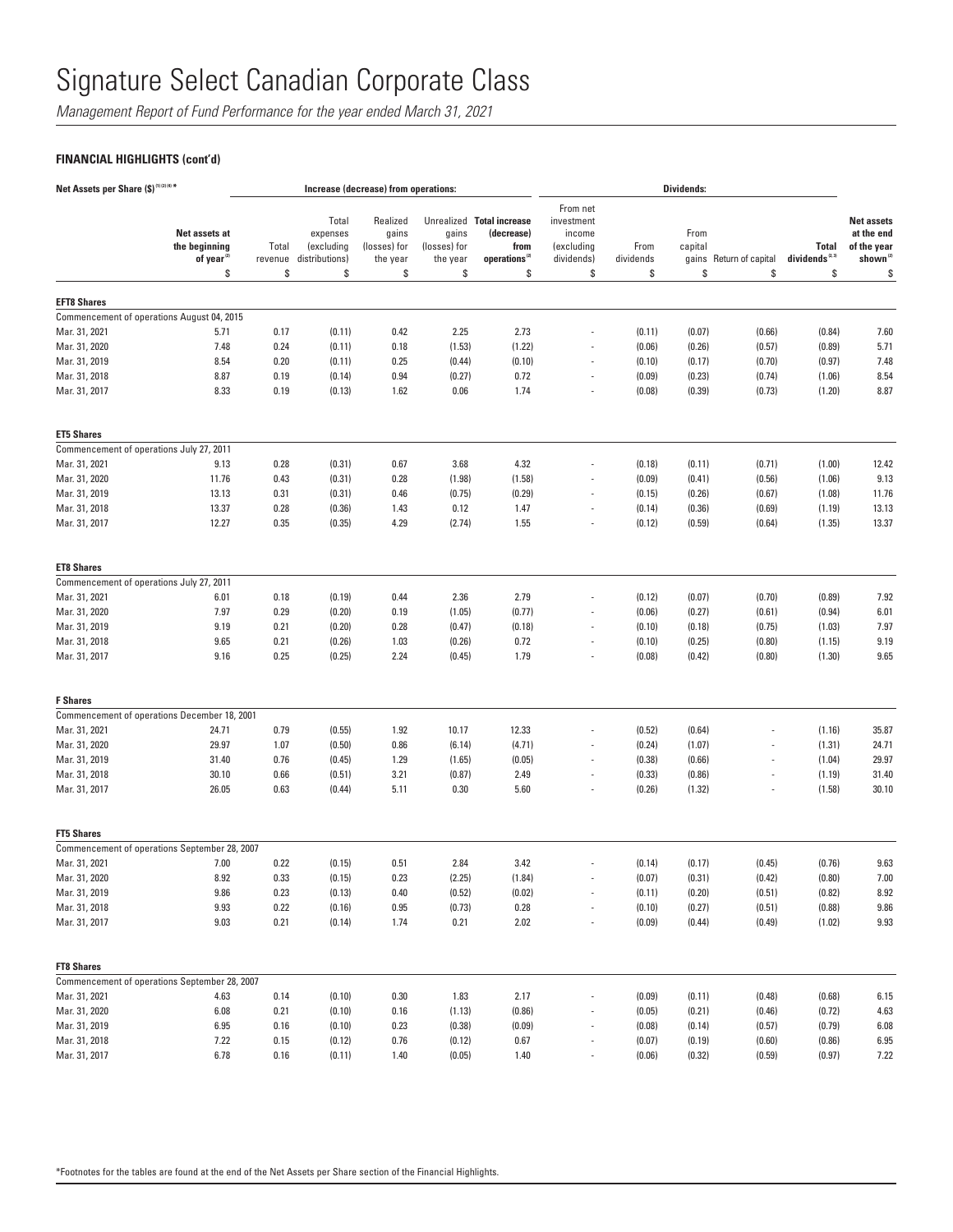*Management Report of Fund Performance for the year ended March 31, 2021*

## **FINANCIAL HIGHLIGHTS (cont'd)**

|                                | Net Assets per Share (\$) <sup>(1)(2)(4)*</sup><br>Dividends:<br>Increase (decrease) from operations: |                        |                                                         |                                                     |                                         |                                                                                    |                                                                    |                         |                                |                          |                                                  |                                                                              |
|--------------------------------|-------------------------------------------------------------------------------------------------------|------------------------|---------------------------------------------------------|-----------------------------------------------------|-----------------------------------------|------------------------------------------------------------------------------------|--------------------------------------------------------------------|-------------------------|--------------------------------|--------------------------|--------------------------------------------------|------------------------------------------------------------------------------|
|                                | Net assets at<br>the beginning<br>of year <sup>(2)</sup><br>\$                                        | Total<br>revenue<br>\$ | Total<br>expenses<br>(excluding<br>distributions)<br>\$ | Realized<br>gains<br>(losses) for<br>the year<br>\$ | gains<br>(losses) for<br>the year<br>\$ | Unrealized Total increase<br>(decrease)<br>from<br>operations <sup>(2)</sup><br>\$ | From net<br>investment<br>income<br>(excluding<br>dividends)<br>\$ | From<br>dividends<br>\$ | From<br>capital<br>gains<br>\$ | Return of capital<br>\$  | <b>Total</b><br>dividends <sup>(2,3)</sup><br>\$ | <b>Net assets</b><br>at the end<br>of the year<br>shown <sup>(2)</sup><br>\$ |
|                                |                                                                                                       |                        |                                                         |                                                     |                                         |                                                                                    |                                                                    |                         |                                |                          |                                                  |                                                                              |
| I Shares                       |                                                                                                       |                        |                                                         |                                                     |                                         |                                                                                    |                                                                    |                         |                                |                          |                                                  |                                                                              |
| Mar. 31, 2021                  | Commencement of operations June 29, 2005<br>17.91                                                     | 0.58                   | (0.11)                                                  | 1.34                                                | 7.48                                    | 9.29                                                                               |                                                                    | (0.39)                  | (0.47)                         |                          | (0.86)                                           | 26.35                                                                        |
| Mar. 31, 2020                  | 21.44                                                                                                 | 0.79                   | (0.07)                                                  | 0.51                                                | (3.46)                                  | (2.23)                                                                             |                                                                    | (0.18)                  | (0.77)                         |                          | (0.95)                                           | 17.91                                                                        |
| Mar. 31, 2019                  | 22.16                                                                                                 | 0.54                   | (0.02)                                                  | 0.72                                                | (1.21)                                  | 0.03                                                                               | $\overline{\phantom{a}}$                                           | (0.27)                  | (0.47)                         |                          | (0.74)                                           | 21.44                                                                        |
| Mar. 31, 2018                  | 20.96                                                                                                 | 0.47                   | (0.06)                                                  | 2.31                                                | (0.62)                                  | 2.10                                                                               | $\overline{\phantom{a}}$                                           | (0.23)                  | (0.61)                         | $\overline{a}$           | (0.84)                                           | 22.16                                                                        |
| Mar. 31, 2017                  | 17.89                                                                                                 | 0.48                   | (0.03)                                                  | 3.47                                                | (0.56)                                  | 3.36                                                                               |                                                                    | (0.18)                  | (0.92)                         |                          | (1.10)                                           | 20.96                                                                        |
| <b>IT5 Shares</b>              |                                                                                                       |                        |                                                         |                                                     |                                         |                                                                                    |                                                                    |                         |                                |                          |                                                  |                                                                              |
|                                | Commencement of operations September 28, 2007                                                         |                        |                                                         |                                                     |                                         |                                                                                    |                                                                    |                         |                                |                          |                                                  |                                                                              |
| Mar. 31, 2021                  | 7.65                                                                                                  | 0.21                   | (0.03)                                                  | (0.11)                                              | 4.21                                    | 4.28                                                                               |                                                                    | (0.16)                  | (0.19)                         | (0.50)                   | (0.85)                                           | 10.67                                                                        |
| Mar. 31, 2020                  | 9.61                                                                                                  | 0.36                   | (0.03)                                                  | 0.23                                                | (1.71)                                  | (1.15)                                                                             |                                                                    | (0.08)                  | (0.34)                         | (0.46)                   | (0.88)                                           | 7.65                                                                         |
| Mar. 31, 2019                  | 10.48                                                                                                 | 0.25                   | (0.01)                                                  | 0.32                                                | (0.55)                                  | 0.01                                                                               |                                                                    | (0.12)                  | (0.21)                         | (0.54)                   | (0.87)                                           | 9.61                                                                         |
| Mar. 31, 2018                  | 10.41                                                                                                 | 0.23                   | (0.03)                                                  | 1.13                                                | (0.33)                                  | 1.00                                                                               |                                                                    | (0.11)                  | (0.29)                         | (0.54)                   | (0.94)                                           | 10.48                                                                        |
| Mar. 31, 2017                  | 9.39                                                                                                  | 0.21                   | (0.02)                                                  | 1.24                                                | 0.62                                    | 2.05                                                                               |                                                                    | (0.09)                  | (0.46)                         | (0.51)                   | (1.06)                                           | 10.41                                                                        |
| <b>IT8 Shares</b>              |                                                                                                       |                        |                                                         |                                                     |                                         |                                                                                    |                                                                    |                         |                                |                          |                                                  |                                                                              |
|                                | Commencement of operations September 28, 2007                                                         |                        |                                                         |                                                     |                                         |                                                                                    |                                                                    |                         |                                |                          |                                                  |                                                                              |
| Mar. 31, 2021                  | 6.62                                                                                                  | 0.20                   | (0.04)                                                  | 0.51                                                | 2.60                                    | 3.27                                                                               |                                                                    | (0.13)                  | (0.16)                         | (0.69)                   | (0.98)                                           | 8.93                                                                         |
| Mar. 31, 2020                  | 8.58                                                                                                  | 0.32                   | (0.03)                                                  | 0.22                                                | (0.63)                                  | (0.12)                                                                             |                                                                    | (0.06)                  | (0.30)                         | (0.65)                   | (1.01)                                           | 6.62                                                                         |
| Mar. 31, 2019                  | 9.66                                                                                                  | 0.22                   | (0.01)                                                  | 0.28                                                | (0.89)                                  | (0.40)<br>0.95                                                                     | $\overline{\phantom{a}}$                                           | (0.11)                  | (0.19)                         | (0.79)                   | (1.09)                                           | 8.58<br>9.66                                                                 |
| Mar. 31, 2018<br>Mar. 31, 2017 | 9.91<br>9.17                                                                                          | 0.21<br>0.21           | (0.03)<br>(0.02)                                        | 1.06<br>1.81                                        | (0.29)<br>0.07                          | 2.07                                                                               | $\overline{\phantom{a}}$<br>$\overline{\phantom{a}}$               | (0.10)<br>(0.09)        | (0.27)<br>(0.44)               | (0.82)<br>(0.80)         | (1.19)<br>(1.33)                                 | 9.91                                                                         |
| <b>0 Shares</b>                |                                                                                                       |                        |                                                         |                                                     |                                         |                                                                                    |                                                                    |                         |                                |                          |                                                  |                                                                              |
|                                | Commencement of operations July 27, 2011                                                              |                        |                                                         |                                                     |                                         |                                                                                    |                                                                    |                         |                                |                          |                                                  |                                                                              |
| Mar. 31, 2021                  | 14.40                                                                                                 | 0.46                   | (0.12)                                                  | 1.03                                                | 6.07                                    | 7.44                                                                               |                                                                    | (0.31)                  | (0.38)                         |                          | (0.69)                                           | 21.14                                                                        |
| Mar. 31, 2020                  | 17.25                                                                                                 | 0.65                   | (0.09)                                                  | 0.41                                                | (2.88)                                  | (1.91)                                                                             |                                                                    | (0.14)                  | (0.62)                         |                          | (0.76)                                           | 14.40                                                                        |
| Mar. 31, 2019                  | 17.87                                                                                                 | 0.43                   | (0.04)                                                  | 0.58                                                | (1.01)                                  | (0.04)                                                                             | $\overline{\phantom{a}}$                                           | (0.22)                  | (0.38)                         | $\overline{\phantom{a}}$ | (0.60)                                           | 17.25                                                                        |
| Mar. 31, 2018                  | 16.93                                                                                                 | 0.38                   | (0.08)                                                  | 1.88                                                | (0.55)                                  | 1.63                                                                               |                                                                    | (0.19)                  | (0.49)                         |                          | (0.68)                                           | 17.87                                                                        |
| Mar. 31, 2017                  | 14.48                                                                                                 | 0.35                   | (0.06)                                                  | 3.06                                                | (0.03)                                  | 3.32                                                                               | $\overline{\phantom{a}}$                                           | (0.15)                  | (0.74)                         |                          | (0.89)                                           | 16.93                                                                        |
| <b>OT5 Shares</b>              |                                                                                                       |                        |                                                         |                                                     |                                         |                                                                                    |                                                                    |                         |                                |                          |                                                  |                                                                              |
|                                | Commencement of operations July 27, 2011                                                              |                        |                                                         |                                                     |                                         |                                                                                    |                                                                    |                         |                                |                          |                                                  |                                                                              |
| Mar. 31, 2021                  | 9.41                                                                                                  | 0.29                   | (0.07)                                                  | 0.68                                                | 3.87                                    | 4.77                                                                               |                                                                    | (0.19)                  | (0.11)                         | (0.73)                   | (1.03)                                           | 13.10                                                                        |
| Mar. 31, 2020                  | 11.84                                                                                                 | 0.44                   | (0.06)                                                  | 0.30                                                | (0.97)                                  | (0.29)                                                                             |                                                                    | (0.09)                  | (0.42)                         | (0.56)                   | (1.07)                                           | 9.41                                                                         |
| Mar. 31, 2019                  | 12.93                                                                                                 | 0.31                   | (0.03)                                                  | 0.40                                                | (0.68)                                  | ÷,                                                                                 |                                                                    | (0.15)                  | (0.26)                         | (0.66)                   | (1.07)                                           | 11.84                                                                        |
| Mar. 31, 2018                  | 12.88                                                                                                 | 0.28                   | (0.06)                                                  | 1.39                                                | (0.41)                                  | 1.20                                                                               | $\overline{\phantom{a}}$                                           | (0.13)                  | (0.36)                         | (0.67)                   | (1.16)                                           | 12.93                                                                        |
| Mar. 31, 2017                  | 11.58                                                                                                 | 0.27                   | (0.05)                                                  | 2.31                                                | 0.08                                    | 2.61                                                                               | $\overline{\phantom{a}}$                                           | (0.11)                  | (0.57)                         | (0.63)                   | (1.31)                                           | 12.88                                                                        |
| <b>OT8 Shares</b>              |                                                                                                       |                        |                                                         |                                                     |                                         |                                                                                    |                                                                    |                         |                                |                          |                                                  |                                                                              |
|                                | Commencement of operations July 27, 2011                                                              |                        |                                                         |                                                     |                                         |                                                                                    |                                                                    |                         |                                |                          |                                                  |                                                                              |
| Mar. 31, 2021                  | 7.15                                                                                                  | 0.22                   | (0.05)                                                  | 0.47                                                | 2.74                                    | 3.38                                                                               |                                                                    | (0.14)                  | (0.08)                         | (0.83)                   | (1.05)                                           | 9.62                                                                         |
| Mar. 31, 2020                  | 9.28                                                                                                  | 0.32                   | (0.04)                                                  | 0.26                                                | (1.75)                                  | (1.21)                                                                             |                                                                    | (0.07)                  | (0.32)                         | (0.71)                   | (1.10)                                           | 7.15                                                                         |
| Mar. 31, 2019                  | 10.47                                                                                                 | 0.24                   | (0.03)                                                  | 0.31                                                | (0.62)                                  | (0.10)                                                                             | $\overline{\phantom{a}}$                                           | (0.12)                  | (0.21)                         | (0.86)                   | (1.19)                                           | $9.28\,$                                                                     |
| Mar. 31, 2018                  | 10.75                                                                                                 | 0.24                   | (0.05)                                                  | 1.22                                                | (0.43)                                  | 0.98                                                                               |                                                                    | (0.11)                  | (0.29)                         | (0.89)                   | (1.29)                                           | 10.47                                                                        |
| Mar. 31, 2017                  | 9.97                                                                                                  | 0.23                   | (0.04)                                                  | 1.77                                                | 0.12                                    | 2.08                                                                               |                                                                    | (0.09)                  | (0.47)                         | (0.87)                   | (1.43)                                           | 10.75                                                                        |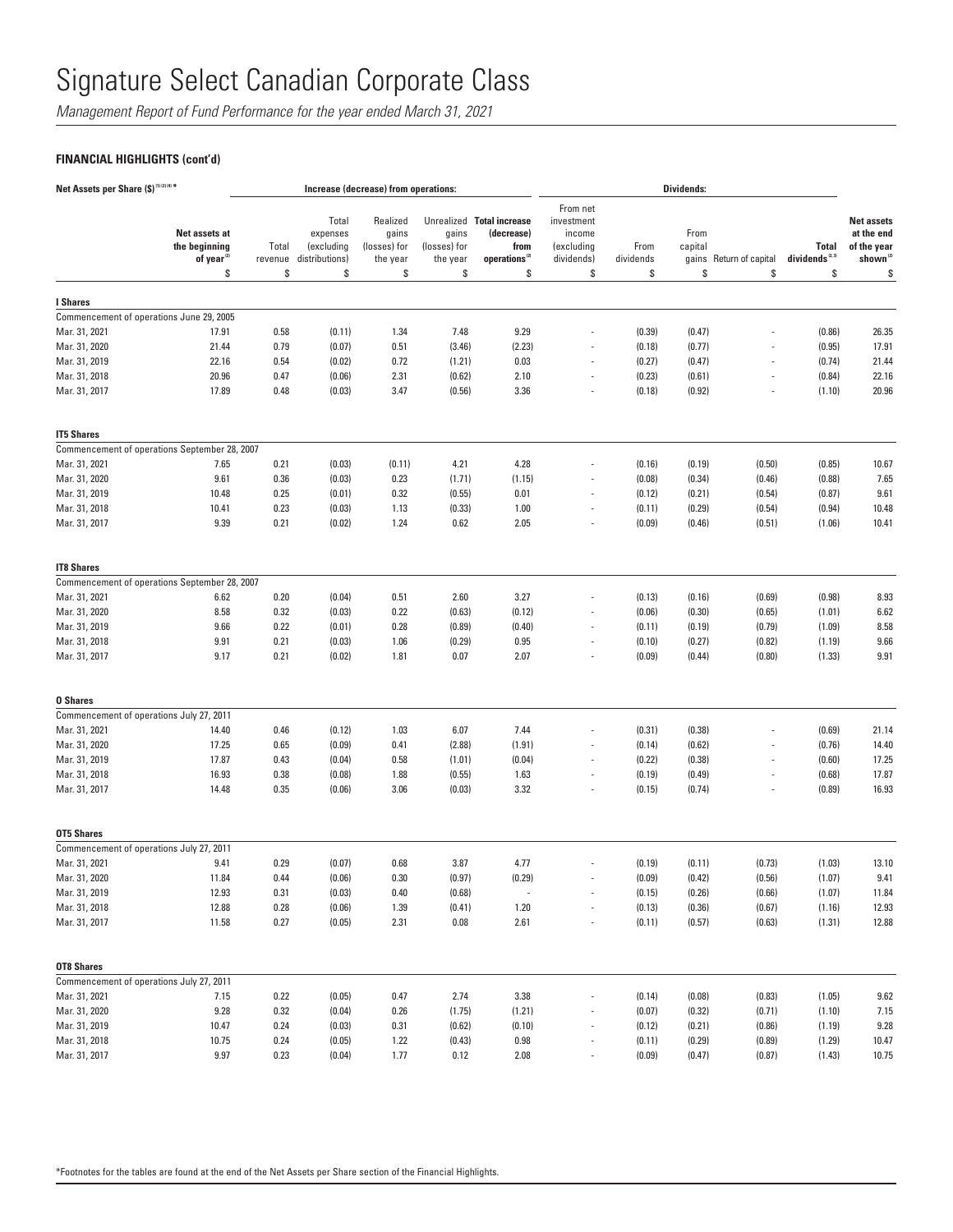*Management Report of Fund Performance for the year ended March 31, 2021*

## **FINANCIAL HIGHLIGHTS (cont'd)**

| Net Assets per Share (\$)(1)(2)(4)                          |                                                                |                        |                                                         | Increase (decrease) from operations:                |                                         |                                                                                    |                                                                    |                         | <b>Dividends:</b>     |                               |                                          |                                                                              |
|-------------------------------------------------------------|----------------------------------------------------------------|------------------------|---------------------------------------------------------|-----------------------------------------------------|-----------------------------------------|------------------------------------------------------------------------------------|--------------------------------------------------------------------|-------------------------|-----------------------|-------------------------------|------------------------------------------|------------------------------------------------------------------------------|
|                                                             | Net assets at<br>the beginning<br>of year <sup>(2)</sup><br>\$ | Total<br>revenue<br>\$ | Total<br>expenses<br>(excluding<br>distributions)<br>\$ | Realized<br>gains<br>(losses) for<br>the year<br>\$ | gains<br>(losses) for<br>the year<br>\$ | Unrealized Total increase<br>(decrease)<br>from<br>operations <sup>(2)</sup><br>\$ | From net<br>investment<br>income<br>(excluding<br>dividends)<br>\$ | From<br>dividends<br>\$ | From<br>capital<br>\$ | gains Return of capital<br>\$ | <b>Total</b><br>dividends $^{2.3}$<br>\$ | <b>Net assets</b><br>at the end<br>of the year<br>shown <sup>(2)</sup><br>\$ |
| <b>P</b> Shares                                             |                                                                |                        |                                                         |                                                     |                                         |                                                                                    |                                                                    |                         |                       |                               |                                          |                                                                              |
| Commencement of operations May 01, 2017                     |                                                                |                        |                                                         |                                                     |                                         |                                                                                    |                                                                    |                         |                       |                               |                                          |                                                                              |
| Mar. 31, 2021                                               | 8.41                                                           | 0.28                   | (0.07)                                                  | 0.77                                                | 3.40                                    | 4.38                                                                               |                                                                    | (0.18)                  | (0.22)                |                               | (0.40)                                   | 12.35                                                                        |
| Mar. 31, 2020                                               | 10.09                                                          | 0.38                   | (0.05)                                                  | 0.22                                                | (1.25)                                  | (0.70)                                                                             |                                                                    | (0.08)                  | (0.36)                |                               | (0.44)                                   | 8.41                                                                         |
| Mar. 31, 2019                                               | 10.45                                                          | 0.25                   | (0.03)                                                  | 0.25                                                | (0.32)                                  | 0.15                                                                               | ÷,                                                                 | (0.13)                  | (0.22)                | ÷,                            | (0.35)                                   | 10.09                                                                        |
| Mar. 31, 2018                                               | 10.00                                                          | 0.23                   | (0.06)                                                  | 0.94                                                | (1.11)                                  |                                                                                    | J.                                                                 | (0.11)                  | (0.29)                | J.                            | (0.40)                                   | 10.45                                                                        |
| <b>PT5 Shares</b>                                           |                                                                |                        |                                                         |                                                     |                                         |                                                                                    |                                                                    |                         |                       |                               |                                          |                                                                              |
| Commencement of operations May 01, 2017                     |                                                                |                        |                                                         |                                                     |                                         |                                                                                    |                                                                    |                         |                       |                               |                                          |                                                                              |
| Mar. 31, 2021                                               | 7.26                                                           | 0.21                   | (0.05)                                                  | (0.08)                                              | 4.34                                    | 4.42                                                                               |                                                                    | (0.15)                  | (0.08)                | (0.57)                        | (0.80)                                   | 10.10                                                                        |
| Mar. 31, 2020                                               | 9.15                                                           | 0.34                   | (0.05)                                                  | 0.22                                                | (1.62)                                  | (1.11)                                                                             | ÷,                                                                 | (0.07)                  | (0.32)                | (0.44)                        | (0.83)                                   | 7.26                                                                         |
| Mar. 31, 2019                                               | 9.99                                                           | 0.24                   | (0.03)                                                  | 0.30                                                | (0.52)                                  | (0.01)                                                                             | ÷,                                                                 | (0.12)                  | (0.20)                | (0.51)                        | (0.83)                                   | 9.15                                                                         |
| Mar. 31, 2018                                               | 10.00                                                          | 0.20                   | (0.05)                                                  | 1.03                                                | (0.35)                                  | 0.83                                                                               | ÷,                                                                 | (0.10)                  | (0.27)                | (0.47)                        | (0.84)                                   | 9.99                                                                         |
| <b>PT8 Shares</b>                                           |                                                                |                        |                                                         |                                                     |                                         |                                                                                    |                                                                    |                         |                       |                               |                                          |                                                                              |
| Commencement of operations May 01, 2017                     |                                                                |                        |                                                         |                                                     |                                         |                                                                                    |                                                                    |                         |                       |                               |                                          |                                                                              |
| Mar. 31, 2021                                               | 6.63                                                           | 0.19                   | (0.05)                                                  | (0.07)                                              | 3.92                                    | 3.99                                                                               |                                                                    | (0.13)                  | (0.08)                | (0.77)                        | (0.98)                                   | 8.92                                                                         |
| Mar. 31, 2020                                               | 8.61                                                           | 0.31                   | (0.05)                                                  | 0.21                                                | (1.51)                                  | (1.04)                                                                             |                                                                    | (0.07)                  | (0.30)                | (0.66)                        | (1.03)                                   | 6.63                                                                         |
| Mar. 31, 2019<br>Mar. 31, 2018                              | 9.72<br>10.00                                                  | 0.23<br>0.20           | (0.03)<br>(0.05)                                        | 0.29<br>1.02                                        | (0.50)<br>(0.35)                        | (0.01)<br>0.82                                                                     |                                                                    | (0.11)<br>(0.10)        | (0.19)<br>(0.27)      | (0.80)<br>(0.75)              | (1.10)<br>(1.12)                         | 8.61<br>9.72                                                                 |
|                                                             |                                                                |                        |                                                         |                                                     |                                         |                                                                                    |                                                                    |                         |                       |                               |                                          |                                                                              |
| <b>W</b> Shares<br>Commencement of operations July 27, 2017 |                                                                |                        |                                                         |                                                     |                                         |                                                                                    |                                                                    |                         |                       |                               |                                          |                                                                              |
| Mar. 31, 2021                                               | 8.39                                                           | 0.33                   | (0.05)                                                  | 0.85                                                | 2.67                                    | 3.80                                                                               |                                                                    | (0.18)                  | (0.22)                |                               | (0.40)                                   | 12.32                                                                        |
| Mar. 31, 2020                                               | 10.05                                                          | 0.38                   | (0.05)                                                  | 0.25                                                | (1.82)                                  | (1.24)                                                                             |                                                                    | (0.08)                  | (0.36)                |                               | (0.44)                                   | 8.39                                                                         |
| Mar. 31, 2019                                               | 10.42                                                          | 0.25                   | (0.03)                                                  | 0.32                                                | (0.56)                                  | (0.02)                                                                             | $\overline{a}$                                                     | (0.13)                  | (0.22)                | ÷,                            | (0.35)                                   | 10.05                                                                        |
| Mar. 31, 2018                                               | 10.00                                                          | 0.16                   | (0.04)                                                  | 0.90                                                | (0.20)                                  | 0.82                                                                               | J,                                                                 | (0.11)                  | (0.29)                |                               | (0.40)                                   | 10.42                                                                        |
|                                                             |                                                                |                        |                                                         |                                                     |                                         |                                                                                    |                                                                    |                         |                       |                               |                                          |                                                                              |
| <b>WT8 Shares</b>                                           |                                                                |                        |                                                         |                                                     |                                         |                                                                                    |                                                                    |                         |                       |                               |                                          |                                                                              |
| Commencement of operations July 27, 2017                    |                                                                |                        |                                                         |                                                     |                                         |                                                                                    |                                                                    |                         |                       |                               |                                          |                                                                              |
| Mar. 31, 2021                                               | 6.75                                                           | 0.20                   | (0.04)                                                  | (0.23)                                              | 2.91                                    | 2.84                                                                               |                                                                    | (0.13)                  | (0.08)                | (0.79)                        | (1.00)                                   | 9.09                                                                         |
| Mar. 31, 2020                                               | 8.76                                                           | 0.32                   | (0.04)                                                  | 0.21                                                | (1.53)                                  | (1.04)                                                                             | ÷,                                                                 | (0.07)                  | (0.30)                | (0.67)                        | (1.04)                                   | 6.75                                                                         |
| Mar. 31, 2019                                               | 9.89                                                           | 0.23                   | (0.03)                                                  | 0.29                                                | (0.51)                                  | (0.02)                                                                             | J,                                                                 | (0.11)                  | (0.20)                | (0.81)                        | (1.12)                                   | 8.76                                                                         |
| Mar. 31, 2018                                               | 10.00                                                          | 0.15                   | (0.04)                                                  | 0.88                                                | (0.20)                                  | 0.79                                                                               |                                                                    | (0.10)                  | (0.27)                | (0.55)                        | (0.92)                                   | 9.89                                                                         |

(1) This information is derived from the Fund's audited annual financial statements.

(2) Net assets per share and dividends per share are based on the actual number of shares outstanding for the relevant Series at the relevant time. The increase (decrease) in net assets from operations per share is based on the weighted average number of shares outstanding for the relevant Series over the fiscal year.

(3) Dividends are automatically reinvested in additional shares of the Fund.

(4) This information is provided for the years ended March 31.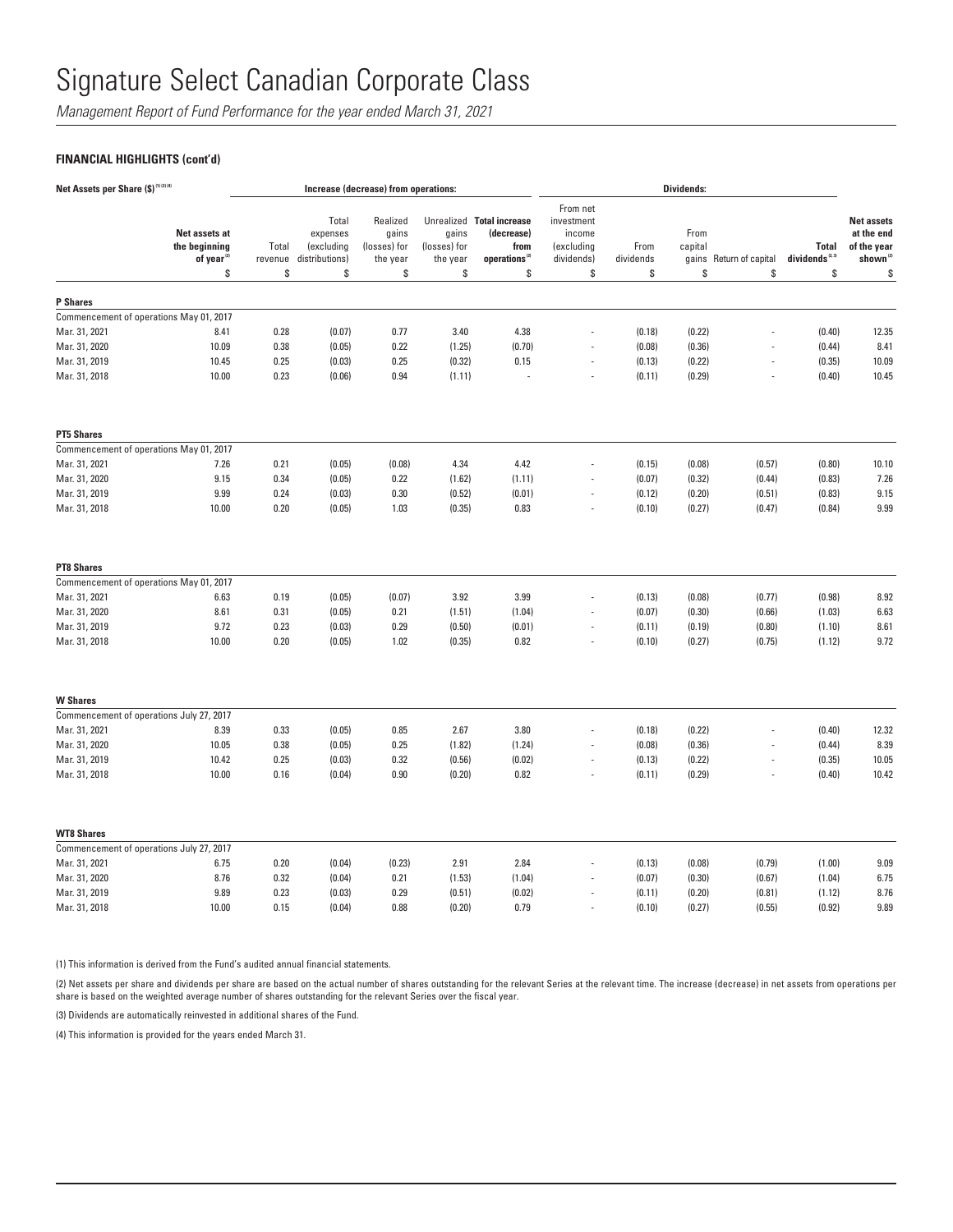*Management Report of Fund Performance for the year ended March 31, 2021*

## **FINANCIAL HIGHLIGHTS (cont'd)**

**Ratios and Supplemental Data (1) (5) \***

|                                               | <b>Total net</b><br>assets <sup>(5)</sup> | Number<br>of shares<br>outstanding <sup>(5)</sup> | Management<br>expense ratio<br>before taxes <sup>(2)</sup> | Harmonized<br>sales tax <sup>(2)</sup> | Management<br>expense ratio<br>after taxes <sup>(2)</sup> | <b>Effective HST</b><br>rate for the | Trading<br>year <sup>(2)</sup> expense ratio <sup>(3)</sup> turnover rate <sup>(4)</sup> | Portfolio |
|-----------------------------------------------|-------------------------------------------|---------------------------------------------------|------------------------------------------------------------|----------------------------------------|-----------------------------------------------------------|--------------------------------------|------------------------------------------------------------------------------------------|-----------|
|                                               | \$000's                                   | 000's                                             | %                                                          | $\%$                                   | $\%$                                                      | $\%$                                 | $\%$                                                                                     | $\%$      |
| <b>A Shares</b>                               |                                           |                                                   |                                                            |                                        |                                                           |                                      |                                                                                          |           |
| Commencement of operations July 31, 2001      |                                           |                                                   |                                                            |                                        |                                                           |                                      |                                                                                          |           |
| Mar. 31, 2021                                 | 106,656                                   | 3,575                                             | 2.20                                                       | 0.24                                   | 2.44                                                      | 10.90                                | 0.08                                                                                     | 38.71     |
| Mar. 31, 2020                                 | 86,840                                    | 4,179                                             | 2.20                                                       | 0.23                                   | 2.43                                                      | 10.39                                | 0.12                                                                                     | 60.62     |
| Mar. 31, 2019                                 | 219,907                                   | 8,629                                             | 2.20                                                       | 0.23                                   | 2.43                                                      | 10.45                                | 0.14                                                                                     | 57.40     |
| Mar. 31, 2018                                 | 316,320                                   | 11,715                                            | 2.20                                                       | 0.23                                   | 2.43                                                      | 10.58                                | 0.12                                                                                     | 59.86     |
| Mar. 31, 2017                                 | 367,503                                   | 14,048                                            | 2.20                                                       | 0.23                                   | 2.43                                                      | 10.57                                | 0.14                                                                                     | 74.58     |
| <b>AT5 Shares</b>                             |                                           |                                                   |                                                            |                                        |                                                           |                                      |                                                                                          |           |
| Commencement of operations September 28, 2007 |                                           |                                                   |                                                            |                                        |                                                           |                                      |                                                                                          |           |
| Mar. 31, 2021                                 | 2,005                                     | 264                                               | 2.20                                                       | 0.23                                   | 2.43                                                      | 10.62                                | 0.08                                                                                     | 38.71     |
| Mar. 31, 2020                                 | 1,935                                     | 347                                               | 2.20                                                       | 0.24                                   | 2.44                                                      | 10.75                                | 0.12                                                                                     | 60.62     |
| Mar. 31, 2019                                 | 1,668                                     | 232                                               | 2.20                                                       | 0.23                                   | 2.43                                                      | 10.32                                | 0.14                                                                                     | 57.40     |
| Mar. 31, 2018                                 | 1,767                                     | 220                                               | 2.20                                                       | 0.23                                   | 2.43                                                      | 10.49                                | 0.12                                                                                     | 59.86     |
| Mar. 31, 2017                                 | 2,330                                     | 285                                               | 2.20                                                       | 0.23                                   | 2.43                                                      | 10.59                                | 0.14                                                                                     | 74.58     |
| <b>AT8 Shares</b>                             |                                           |                                                   |                                                            |                                        |                                                           |                                      |                                                                                          |           |
| Commencement of operations September 28, 2007 |                                           |                                                   |                                                            |                                        |                                                           |                                      |                                                                                          |           |
| Mar. 31, 2021                                 | 5,094                                     | 1,046                                             | 2.20                                                       | 0.18                                   | 2.38                                                      | 8.13                                 | 0.08                                                                                     | 38.71     |
| Mar. 31, 2020                                 | 4,488                                     | 1,212                                             | 2.20                                                       | 0.20                                   | 2.40                                                      | 9.19                                 | 0.12                                                                                     | 60.62     |
| Mar. 31, 2019                                 | 2,272                                     | 462                                               | 2.20                                                       | 0.17                                   | 2.37                                                      | 7.88                                 | 0.14                                                                                     | 57.40     |
| Mar. 31, 2018                                 | 4,676                                     | 822                                               | 2.20                                                       | 0.16                                   | 2.36                                                      | 7.42                                 | 0.12                                                                                     | 59.86     |
| Mar. 31, 2017                                 | 7,917                                     | 1,325                                             | 2.20                                                       | 0.17                                   | 2.37                                                      | 7.92                                 | 0.14                                                                                     | 74.58     |
| <b>E</b> Shares                               |                                           |                                                   |                                                            |                                        |                                                           |                                      |                                                                                          |           |
| Commencement of operations July 27, 2011      |                                           |                                                   |                                                            |                                        |                                                           |                                      |                                                                                          |           |
| Mar. 31, 2021                                 | 10,232                                    | 593                                               | 2.10                                                       | 0.20                                   | 2.30                                                      | 9.68                                 | 0.08                                                                                     | 38.71     |
| Mar. 31, 2020                                 | 9,565                                     | 797                                               | 2.10                                                       | 0.21                                   | 2.31                                                      | 10.00                                | 0.12                                                                                     | 60.62     |
| Mar. 31, 2019                                 | 13,933                                    | 948                                               | 2.10                                                       | 0.21                                   | 2.31                                                      | 10.05                                | 0.14                                                                                     | 57.40     |
| Mar. 31, 2018                                 | 15,610                                    | 1,004                                             | 2.10                                                       | 0.22                                   | 2.32                                                      | 10.47                                | 0.12                                                                                     | 59.86     |
| Mar. 31, 2017                                 | 9,163                                     | 609                                               | 2.10                                                       | 0.22                                   | 2.32                                                      | 10.66                                | 0.14                                                                                     | 74.58     |
| <b>EF Shares</b>                              |                                           |                                                   |                                                            |                                        |                                                           |                                      |                                                                                          |           |
| Commencement of operations November 27, 2014  |                                           |                                                   |                                                            |                                        |                                                           |                                      |                                                                                          |           |
| Mar. 31, 2021                                 | 9,189                                     | 747                                               | 1.10                                                       | 0.12                                   | 1.22                                                      | 11.26                                | 0.08                                                                                     | 38.71     |
| Mar. 31, 2020                                 | 7,947                                     | 939                                               | 1.10                                                       | 0.12                                   | 1.22                                                      | 10.83                                | 0.12                                                                                     | 60.62     |
| Mar. 31, 2019                                 | 12,116                                    | 1,182                                             | 1.10                                                       | 0.12                                   | 1.22                                                      | 10.73                                | 0.14                                                                                     | 57.40     |
| Mar. 31, 2018                                 | 12,631                                    | 1,178                                             | 1.10                                                       | 0.12                                   | 1.22                                                      | 11.17                                | 0.12                                                                                     | 59.86     |
| Mar. 31, 2017                                 | 11,389                                    | 1,109                                             | 1.10                                                       | 0.13                                   | 1.23                                                      | 12.42                                | 0.14                                                                                     | 74.58     |
| <b>EFT5 Shares</b>                            |                                           |                                                   |                                                            |                                        |                                                           |                                      |                                                                                          |           |
| Commencement of operations August 04, 2015    |                                           |                                                   |                                                            |                                        |                                                           |                                      |                                                                                          |           |
| Mar. 31, 2021                                 | 1,321                                     | 145                                               | 1.10                                                       | 0.14                                   | 1.24                                                      | 12.84                                | 0.08                                                                                     | 38.71     |
| Mar. 31, 2020                                 | 404                                       | 61                                                | 1.10                                                       | 0.14                                   | 1.24                                                      | 12.82                                | 0.12                                                                                     | 60.62     |
| Mar. 31, 2019                                 | 511                                       | 61                                                | 1.10                                                       | 0.15                                   | 1.25                                                      | 13.39                                | 0.14                                                                                     | 57.40     |
| Mar. 31, 2018                                 | 530                                       | 57                                                | 1.10                                                       | 0.16                                   | 1.26                                                      | 14.57                                | 0.12                                                                                     | 59.86     |
| Mar. 31, 2017                                 | 302                                       | $32\,$                                            | 1.10                                                       | 0.16                                   | 1.26                                                      | 14.90                                | 0.14                                                                                     | 74.58     |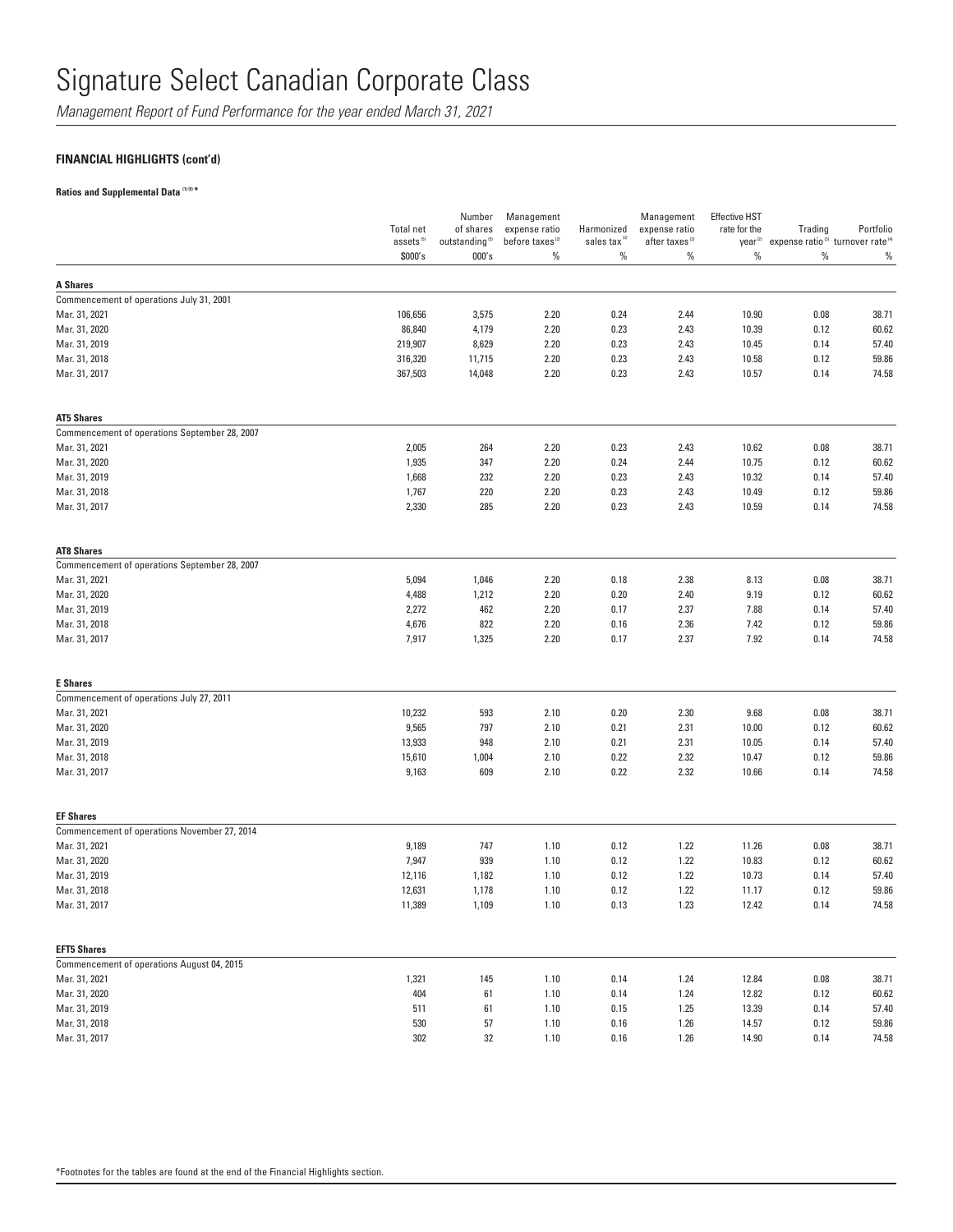*Management Report of Fund Performance for the year ended March 31, 2021*

## **FINANCIAL HIGHLIGHTS (cont'd)**

### **Ratios and Supplemental Data (1) (5) \***

|                                               | Total net<br>assets <sup>(5)</sup> | Number<br>of shares<br>outstanding <sup>(5)</sup> | Management<br>expense ratio<br>before taxes <sup>(2)</sup> | Harmonized<br>sales tax <sup>12</sup> | Management<br>expense ratio<br>after taxes <sup>(2)</sup> | <b>Effective HST</b><br>rate for the<br>year <sup>(2)</sup> | Trading | Portfolio<br>expense ratio <sup>(3)</sup> turnover rate <sup>(4)</sup> |
|-----------------------------------------------|------------------------------------|---------------------------------------------------|------------------------------------------------------------|---------------------------------------|-----------------------------------------------------------|-------------------------------------------------------------|---------|------------------------------------------------------------------------|
|                                               | \$000's                            | 000's                                             | $\%$                                                       | $\%$                                  | $\%$                                                      | $\%$                                                        | $\%$    | $\%$                                                                   |
| <b>EFT8 Shares</b>                            |                                    |                                                   |                                                            |                                       |                                                           |                                                             |         |                                                                        |
| Commencement of operations August 04, 2015    |                                    |                                                   |                                                            |                                       |                                                           |                                                             |         |                                                                        |
| Mar. 31, 2021                                 | 156                                | 21                                                | 1.10                                                       | 0.06                                  | 1.16                                                      | 5.51                                                        | 0.08    | 38.71                                                                  |
| Mar. 31, 2020                                 | 122                                | 21                                                | 1.10                                                       | 0.12                                  | 1.22                                                      | 11.18                                                       | 0.12    | 60.62                                                                  |
| Mar. 31, 2019                                 | 12                                 | $\sqrt{2}$                                        | 1.10                                                       | 0.15                                  | 1.25                                                      | 13.00                                                       | 0.14    | 57.40                                                                  |
| Mar. 31, 2018                                 | 12                                 | $\mathbf{1}$                                      | 1.10                                                       | 0.15                                  | 1.25                                                      | 13.00                                                       | 0.12    | 59.86                                                                  |
| Mar. 31, 2017                                 | 11                                 | $\mathbf{1}$                                      | 1.10                                                       | 0.15                                  | 1.25                                                      | 13.00                                                       | 0.14    | 74.58                                                                  |
| <b>ET5 Shares</b>                             |                                    |                                                   |                                                            |                                       |                                                           |                                                             |         |                                                                        |
| Commencement of operations July 27, 2011      |                                    |                                                   |                                                            |                                       |                                                           |                                                             |         |                                                                        |
| Mar. 31, 2021                                 | 84                                 | $\overline{7}$                                    | 2.10                                                       | 0.27                                  | 2.37                                                      | 13.00                                                       | 0.08    | 38.71                                                                  |
| Mar. 31, 2020                                 | 72                                 | 8                                                 | 2.10                                                       | 0.28                                  | 2.38                                                      | 13.21                                                       | 0.12    | 60.62                                                                  |
| Mar. 31, 2019                                 | 91                                 | 8                                                 | 2.10                                                       | 0.28                                  | 2.38                                                      | 13.19                                                       | 0.14    | 57.40                                                                  |
| Mar. 31, 2018                                 | 117                                | 9                                                 | 2.10                                                       | 0.27                                  | 2.37                                                      | 13.04                                                       | 0.12    | 59.86                                                                  |
| Mar. 31, 2017                                 | 211                                | 16                                                | 2.10                                                       | 0.27                                  | 2.37                                                      | 13.00                                                       | 0.14    | 74.58                                                                  |
| <b>ET8 Shares</b>                             |                                    |                                                   |                                                            |                                       |                                                           |                                                             |         |                                                                        |
| Commencement of operations July 27, 2011      |                                    |                                                   |                                                            |                                       |                                                           |                                                             |         |                                                                        |
| Mar. 31, 2021                                 | 320                                | 40                                                | 2.10                                                       | 0.11                                  | 2.21                                                      | 5.29                                                        | 0.08    | 38.71                                                                  |
| Mar. 31, 2020                                 | 253                                | 42                                                | 2.10                                                       | 0.11                                  | 2.21                                                      | 5.35                                                        | 0.12    | 60.62                                                                  |
| Mar. 31, 2019                                 | 393                                | 49                                                | 2.10                                                       | 0.11                                  | 2.21                                                      | 5.31                                                        | 0.14    | 57.40                                                                  |
| Mar. 31, 2018                                 | 447                                | 49                                                | 2.10                                                       | 0.23                                  | 2.33                                                      | 11.10                                                       | 0.12    | 59.86                                                                  |
| Mar. 31, 2017                                 | 447                                | 46                                                | 2.10                                                       | 0.27                                  | 2.37                                                      | 13.00                                                       | 0.14    | 74.58                                                                  |
| <b>F</b> Shares                               |                                    |                                                   |                                                            |                                       |                                                           |                                                             |         |                                                                        |
| Commencement of operations December 18, 2001  |                                    |                                                   |                                                            |                                       |                                                           |                                                             |         |                                                                        |
| Mar. 31, 2021                                 | 29,749                             | 829                                               | 1.20                                                       | 0.14                                  | 1.34                                                      | 11.35                                                       | 0.08    | 38.71                                                                  |
| Mar. 31, 2020                                 | 21,671                             | 877                                               | 1.20                                                       | 0.13                                  | 1.33                                                      | 10.42                                                       | 0.12    | 60.62                                                                  |
| Mar. 31, 2019                                 | 9,499                              | 317                                               | 1.20                                                       | 0.13                                  | 1.33                                                      | 10.74                                                       | 0.14    | 57.40                                                                  |
| Mar. 31, 2018                                 | 16,065                             | 512                                               | 1.20                                                       | 0.14                                  | 1.34                                                      | 11.30                                                       | 0.12    | 59.86                                                                  |
| Mar. 31, 2017                                 | 21,137                             | 702                                               | 1.20                                                       | 0.14                                  | 1.34                                                      | 11.49                                                       | 0.14    | 74.58                                                                  |
| <b>FT5 Shares</b>                             |                                    |                                                   |                                                            |                                       |                                                           |                                                             |         |                                                                        |
| Commencement of operations September 28, 2007 |                                    |                                                   |                                                            |                                       |                                                           |                                                             |         |                                                                        |
| Mar. 31, 2021                                 | 794                                | 82                                                | 1.20                                                       | 0.12                                  | 1.32                                                      | 10.30                                                       | 0.08    | 38.71                                                                  |
| Mar. 31, 2020                                 | 652                                | 93                                                | 1.20                                                       | 0.14                                  | 1.34                                                      | 11.42                                                       | 0.12    | 60.62                                                                  |
| Mar. 31, 2019                                 | 365                                | 41                                                | 1.20                                                       | 0.11                                  | 1.31                                                      | 9.56                                                        | 0.14    | 57.40                                                                  |
| Mar. 31, 2018                                 | 461                                | 47                                                | 1.20                                                       | 0.09                                  | 1.29                                                      | 7.73                                                        | 0.12    | 59.86                                                                  |
| Mar. 31, 2017                                 | 316                                | 32                                                | 1.20                                                       | 0.11                                  | 1.31                                                      | 9.47                                                        | 0.14    | 74.58                                                                  |
| <b>FT8 Shares</b>                             |                                    |                                                   |                                                            |                                       |                                                           |                                                             |         |                                                                        |
| Commencement of operations September 28, 2007 |                                    |                                                   |                                                            |                                       |                                                           |                                                             |         |                                                                        |
| Mar. 31, 2021                                 | 993                                | 161                                               | 1.20                                                       | 0.12                                  | 1.32                                                      | 10.03                                                       | 0.08    | 38.71                                                                  |
| Mar. 31, 2020                                 | 962                                | 208                                               | 1.20                                                       | 0.14                                  | 1.34                                                      | 11.81                                                       | 0.12    | 60.62                                                                  |
| Mar. 31, 2019                                 | 565                                | 93                                                | 1.20                                                       | 0.15                                  | 1.35                                                      | 12.22                                                       | 0.14    | 57.40                                                                  |
| Mar. 31, 2018                                 | 708                                | 102                                               | 1.20                                                       | 0.15                                  | 1.35                                                      | 12.46                                                       | 0.12    | 59.86                                                                  |
| Mar. 31, 2017                                 | 1,029                              | 142                                               | 1.20                                                       | 0.15                                  | 1.35                                                      | 12.14                                                       | 0.14    | 74.58                                                                  |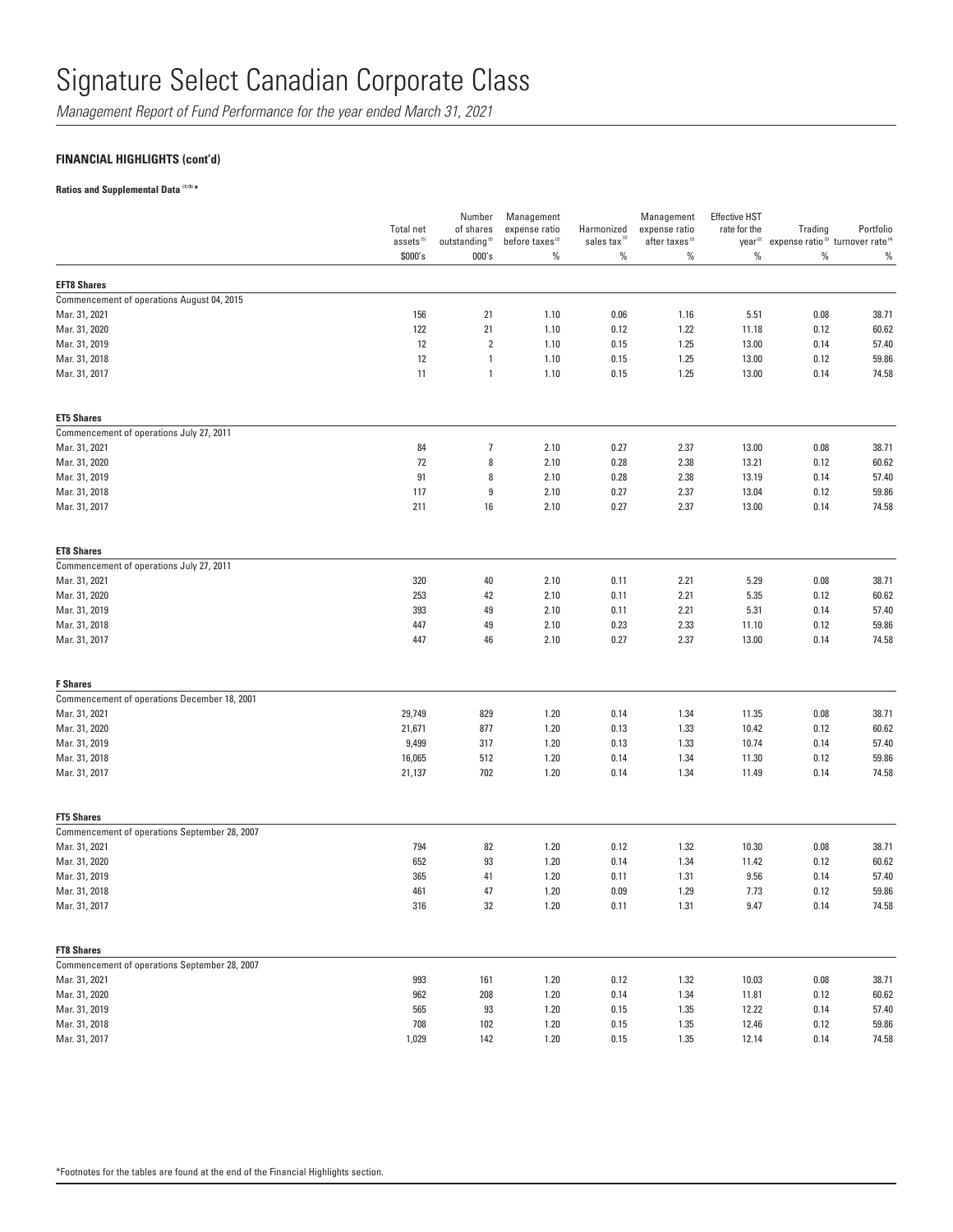*Management Report of Fund Performance for the year ended March 31, 2021*

## **FINANCIAL HIGHLIGHTS (cont'd)**

### **Ratios and Supplemental Data (1) (5) \***

|                                               | <b>Total net</b><br>assets <sup>(5)</sup> | Number<br>of shares<br>outstanding $^{\scriptscriptstyle{(5)}}$ | Management<br>expense ratio<br>before taxes <sup>(2)</sup> | Harmonized<br>sales tax <sup>(2)</sup> | Management<br>expense ratio<br>after taxes <sup>(2)</sup> | <b>Effective HST</b><br>rate for the<br>year <sup>(2)</sup> | Trading  | Portfolio<br>expense ratio <sup>(3)</sup> turnover rate <sup>(4)</sup> |
|-----------------------------------------------|-------------------------------------------|-----------------------------------------------------------------|------------------------------------------------------------|----------------------------------------|-----------------------------------------------------------|-------------------------------------------------------------|----------|------------------------------------------------------------------------|
|                                               | \$000's                                   | 000's                                                           | $\%$                                                       | $\%$                                   | $\%$                                                      | $\%$                                                        | $\%$     | $\%$                                                                   |
| I Shares                                      |                                           |                                                                 |                                                            |                                        |                                                           |                                                             |          |                                                                        |
| Commencement of operations June 29, 2005      |                                           |                                                                 |                                                            |                                        |                                                           |                                                             |          |                                                                        |
| Mar. 31, 2021                                 | 578,477                                   | 21,955                                                          |                                                            |                                        |                                                           |                                                             | 0.08     | 38.71                                                                  |
| Mar. 31, 2020                                 | 478,985                                   | 26,740                                                          |                                                            |                                        |                                                           |                                                             | 0.12     | 60.62                                                                  |
| Mar. 31, 2019                                 | 536,870                                   | 25,046                                                          |                                                            |                                        |                                                           |                                                             | 0.14     | 57.40                                                                  |
| Mar. 31, 2018                                 | 575,554                                   | 25,969                                                          |                                                            |                                        |                                                           |                                                             | 0.12     | 59.86                                                                  |
| Mar. 31, 2017                                 | 585,286                                   | 27,924                                                          |                                                            |                                        |                                                           |                                                             | 0.14     | 74.58                                                                  |
| <b>IT5 Shares</b>                             |                                           |                                                                 |                                                            |                                        |                                                           |                                                             |          |                                                                        |
| Commencement of operations September 28, 2007 |                                           |                                                                 |                                                            |                                        |                                                           |                                                             |          |                                                                        |
| Mar. 31, 2021                                 | $\overline{1}$                            |                                                                 |                                                            |                                        |                                                           |                                                             | 0.08     | 38.71                                                                  |
| Mar. 31, 2020                                 | 10                                        | 1                                                               |                                                            |                                        |                                                           |                                                             | 0.12     | 60.62                                                                  |
| Mar. 31, 2019                                 | 11                                        | 1                                                               |                                                            |                                        |                                                           |                                                             | 0.14     | 57.40                                                                  |
| Mar. 31, 2018                                 | 11                                        | 1                                                               |                                                            |                                        |                                                           | i,                                                          | 0.12     | 59.86                                                                  |
| Mar. 31, 2017                                 | 10                                        | 1                                                               |                                                            |                                        |                                                           |                                                             | 0.14     | 74.58                                                                  |
| <b>IT8 Shares</b>                             |                                           |                                                                 |                                                            |                                        |                                                           |                                                             |          |                                                                        |
| Commencement of operations September 28, 2007 |                                           |                                                                 |                                                            |                                        |                                                           |                                                             |          |                                                                        |
| Mar. 31, 2021                                 | 310                                       | 35                                                              |                                                            |                                        |                                                           |                                                             | 0.08     | 38.71                                                                  |
| Mar. 31, 2020                                 | 219                                       | 33                                                              |                                                            |                                        |                                                           |                                                             | 0.12     | 60.62                                                                  |
| Mar. 31, 2019                                 | 541                                       | 63                                                              |                                                            |                                        |                                                           |                                                             | 0.14     | 57.40                                                                  |
| Mar. 31, 2018                                 | 300                                       | 31                                                              |                                                            |                                        |                                                           |                                                             | 0.12     | 59.86                                                                  |
| Mar. 31, 2017                                 | 288                                       | 29                                                              |                                                            |                                        |                                                           |                                                             | 0.14     | 74.58                                                                  |
| <b>0 Shares</b>                               |                                           |                                                                 |                                                            |                                        |                                                           |                                                             |          |                                                                        |
| Commencement of operations July 27, 2011      |                                           |                                                                 |                                                            |                                        |                                                           |                                                             |          |                                                                        |
| Mar. 31, 2021                                 | 40,145                                    | 1,899                                                           | 0.15                                                       | 0.01                                   | 0.16                                                      | 9.08                                                        | 0.08     | 38.71                                                                  |
| Mar. 31, 2020                                 | 33,422                                    | 2,321                                                           | 0.15                                                       | 0.01                                   | 0.16                                                      | 9.32                                                        | 0.12     | 60.62                                                                  |
| Mar. 31, 2019                                 | 49,624                                    | 2,876                                                           | 0.15                                                       | 0.01                                   | 0.16                                                      | 9.06                                                        | 0.14     | 57.40                                                                  |
| Mar. 31, 2018                                 | 54,577                                    | 3,054                                                           | 0.15                                                       | 0.01                                   | 0.16                                                      | 8.90                                                        | 0.12     | 59.86                                                                  |
| Mar. 31, 2017                                 | 46,954                                    | 2,774                                                           | 0.15                                                       | 0.01                                   | 0.16                                                      | 9.69                                                        | 0.14     | 74.58                                                                  |
| <b>OT5 Shares</b>                             |                                           |                                                                 |                                                            |                                        |                                                           |                                                             |          |                                                                        |
| Commencement of operations July 27, 2011      |                                           |                                                                 |                                                            |                                        |                                                           |                                                             |          |                                                                        |
| Mar. 31, 2021                                 | 53                                        | 4                                                               | 0.15                                                       | 0.02                                   | 0.17                                                      | 13.00                                                       | 0.08     | 38.71                                                                  |
| Mar. 31, 2020                                 | 48                                        | 5                                                               | 0.15                                                       | 0.02                                   | 0.17                                                      | 13.00                                                       | 0.12     | 60.62                                                                  |
| Mar. 31, 2019                                 | 102                                       | 9                                                               | 0.15                                                       | 0.02                                   | 0.17                                                      | 13.00                                                       | 0.14     | 57.40                                                                  |
| Mar. 31, 2018                                 | 108                                       | 8                                                               | 0.15                                                       | 0.02                                   | 0.17                                                      | 13.00                                                       | 0.12     | 59.86                                                                  |
| Mar. 31, 2017                                 | 13                                        |                                                                 | 0.15                                                       | 0.03                                   | 0.18                                                      | 13.00                                                       | 0.14     | 74.58                                                                  |
| <b>OT8 Shares</b>                             |                                           |                                                                 |                                                            |                                        |                                                           |                                                             |          |                                                                        |
| Commencement of operations July 27, 2011      |                                           |                                                                 |                                                            |                                        |                                                           |                                                             |          |                                                                        |
| Mar. 31, 2021                                 | 854                                       | 89                                                              | 0.15                                                       | $0.02\,$                               | 0.17                                                      | 10.48                                                       | $0.08\,$ | 38.71                                                                  |
| Mar. 31, 2020                                 | 1,223                                     | 171                                                             | 0.15                                                       | 0.01                                   | 0.16                                                      | 8.98                                                        | 0.12     | 60.62                                                                  |
| Mar. 31, 2019                                 | 742                                       | 80                                                              | 0.15                                                       | 0.01                                   | 0.16                                                      | 8.85                                                        | 0.14     | 57.40                                                                  |
| Mar. 31, 2018                                 | 872                                       | 83                                                              | 0.15                                                       | 0.01                                   | 0.16                                                      | 7.52                                                        | 0.12     | 59.86                                                                  |
| Mar. 31, 2017                                 | 395                                       | $37\,$                                                          | 0.15                                                       | 0.01                                   | 0.16                                                      | 6.99                                                        | 0.14     | 74.58                                                                  |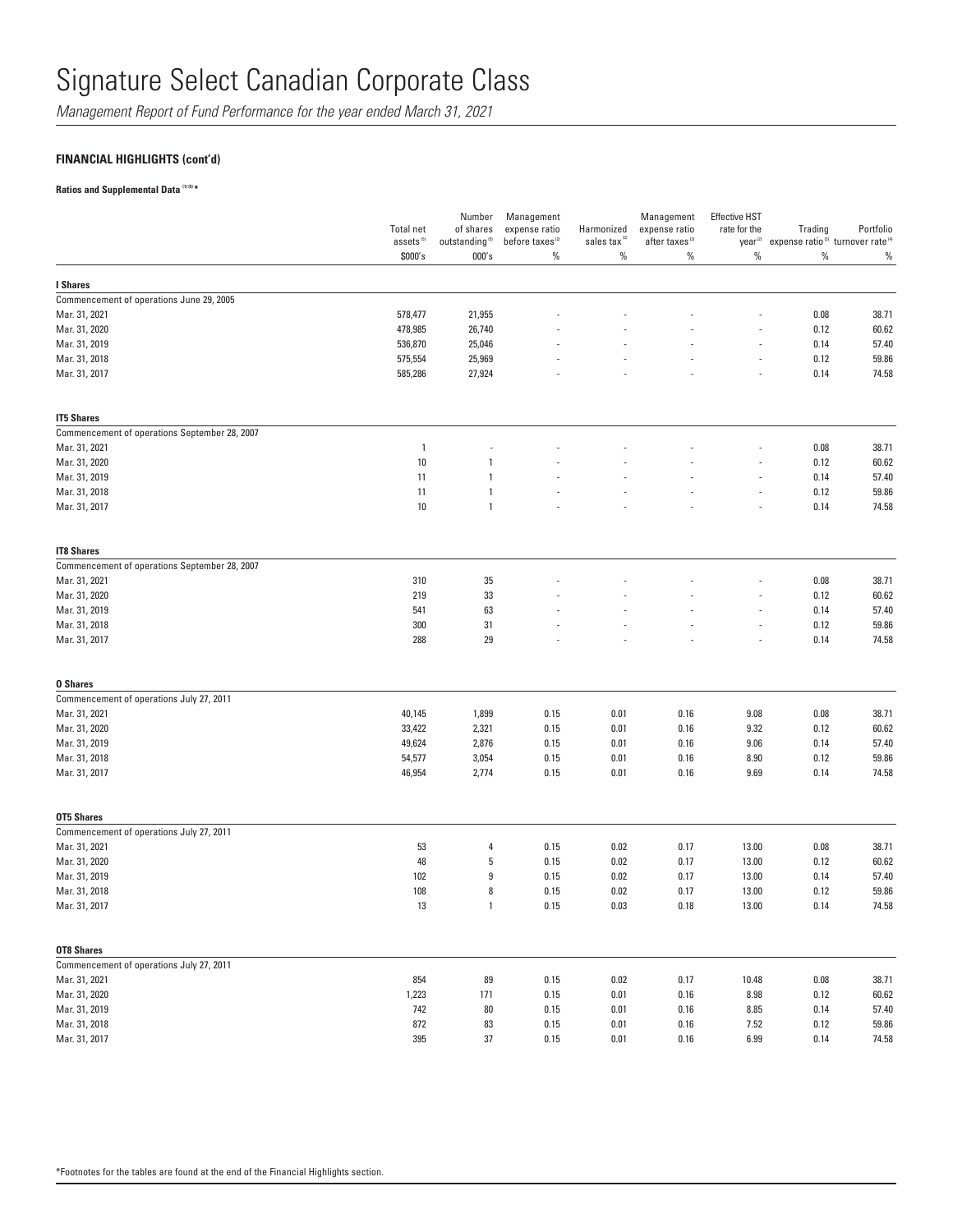*Management Report of Fund Performance for the year ended March 31, 2021*

### **FINANCIAL HIGHLIGHTS (cont'd)**

**Ratios and Supplemental Data (1) (5)** 

|                                          | Total net<br>assets <sup>(5)</sup><br>\$000's | Number<br>of shares<br>outstanding <sup>(5)</sup><br>000's | Management<br>expense ratio<br>before taxes <sup>(2)</sup><br>$\%$ | Harmonized<br>sales tax <sup>(2)</sup><br>$\%$ | Management<br>expense ratio<br>after taxes <sup>(2)</sup><br>$\%$ | <b>Effective HST</b><br>rate for the<br>year <sup>(2)</sup><br>$\%$ | Trading<br>$\%$ | Portfolio<br>expense ratio <sup>(3)</sup> turnover rate <sup>(4)</sup><br>$\%$ |
|------------------------------------------|-----------------------------------------------|------------------------------------------------------------|--------------------------------------------------------------------|------------------------------------------------|-------------------------------------------------------------------|---------------------------------------------------------------------|-----------------|--------------------------------------------------------------------------------|
|                                          |                                               |                                                            |                                                                    |                                                |                                                                   |                                                                     |                 |                                                                                |
| <b>P</b> Shares                          |                                               |                                                            |                                                                    |                                                |                                                                   |                                                                     |                 |                                                                                |
| Commencement of operations May 01, 2017  |                                               |                                                            |                                                                    |                                                |                                                                   |                                                                     |                 |                                                                                |
| Mar. 31, 2021                            | 623                                           | 50                                                         | 0.20                                                               | 0.02                                           | 0.22                                                              | 9.10                                                                | 0.08            | 38.71                                                                          |
| Mar. 31, 2020                            | 342                                           | 41                                                         | 0.20                                                               | 0.02                                           | 0.22                                                              | 8.61                                                                | 0.12            | 60.62                                                                          |
| Mar. 31, 2019                            | 701                                           | 69                                                         | 0.20                                                               | 0.02                                           | 0.22                                                              | 9.14                                                                | 0.14            | 57.40                                                                          |
| Mar. 31, 2018                            | 473                                           | 45                                                         | 0.20                                                               | 0.02                                           | 0.22                                                              | 12.03                                                               | 0.12            | 59.86                                                                          |
| <b>PT5 Shares</b>                        |                                               |                                                            |                                                                    |                                                |                                                                   |                                                                     |                 |                                                                                |
| Commencement of operations May 01, 2017  |                                               |                                                            |                                                                    |                                                |                                                                   |                                                                     |                 |                                                                                |
| Mar. 31, 2021                            | $\overline{1}$                                | Ĭ.                                                         | 0.20                                                               | 0.03                                           | 0.23                                                              | 13.00                                                               | 0.08            | 38.71                                                                          |
| Mar. 31, 2020                            | $\boldsymbol{9}$                              | $\mathbf{1}$                                               | 0.20                                                               | 0.03                                           | 0.23                                                              | 13.00                                                               | 0.12            | 60.62                                                                          |
| Mar. 31, 2019                            | 11                                            | $\mathbf{1}$                                               | 0.20                                                               | 0.03                                           | 0.23                                                              | 13.00                                                               | 0.14            | 57.40                                                                          |
| Mar. 31, 2018                            | 11                                            | $\overline{1}$                                             | 0.20                                                               | 0.03                                           | 0.23                                                              | 13.00                                                               | 0.12            | 59.86                                                                          |
| <b>PT8 Shares</b>                        |                                               |                                                            |                                                                    |                                                |                                                                   |                                                                     |                 |                                                                                |
| Commencement of operations May 01, 2017  |                                               |                                                            |                                                                    |                                                |                                                                   |                                                                     |                 |                                                                                |
| Mar. 31, 2021                            | $\overline{1}$                                | ÷,                                                         | 0.20                                                               | 0.03                                           | 0.23                                                              | 13.00                                                               | 0.08            | 38.71                                                                          |
| Mar. 31, 2020                            | $\boldsymbol{9}$                              | 1                                                          | 0.20                                                               | 0.03                                           | 0.23                                                              | 13.00                                                               | 0.12            | 60.62                                                                          |
| Mar. 31, 2019                            | 11                                            | $\mathbf{1}$                                               | 0.20                                                               | 0.03                                           | 0.23                                                              | 13.00                                                               | 0.14            | 57.40                                                                          |
| Mar. 31, 2018                            | 11                                            | $\mathbf{1}$                                               | 0.20                                                               | 0.03                                           | 0.23                                                              | 13.00                                                               | 0.12            | 59.86                                                                          |
| <b>W Shares</b>                          |                                               |                                                            |                                                                    |                                                |                                                                   |                                                                     |                 |                                                                                |
| Commencement of operations July 27, 2017 |                                               |                                                            |                                                                    |                                                |                                                                   |                                                                     |                 |                                                                                |
| Mar. 31, 2021                            | 29                                            | $\overline{2}$                                             | 0.13                                                               | 0.02                                           | 0.15                                                              | 13.00                                                               | 0.08            | 38.71                                                                          |
| Mar. 31, 2020                            | $\boldsymbol{9}$                              | $\overline{1}$                                             | 0.16                                                               | 0.03                                           | 0.19                                                              | 13.00                                                               | 0.12            | 60.62                                                                          |
| Mar. 31, 2019                            | 11                                            | $\mathbf{1}$                                               | 0.20                                                               | 0.03                                           | 0.23                                                              | 13.00                                                               | 0.14            | 57.40                                                                          |
| Mar. 31, 2018                            | 11                                            | $\overline{1}$                                             | 0.20                                                               | 0.03                                           | 0.23                                                              | 13.00                                                               | 0.12            | 59.86                                                                          |
| <b>WT8 Shares</b>                        |                                               |                                                            |                                                                    |                                                |                                                                   |                                                                     |                 |                                                                                |
| Commencement of operations July 27, 2017 |                                               |                                                            |                                                                    |                                                |                                                                   |                                                                     |                 |                                                                                |
| Mar. 31, 2021                            | $\overline{1}$                                | ÷,                                                         | 0.14                                                               | 0.02                                           | 0.16                                                              | 13.00                                                               | 0.08            | 38.71                                                                          |
| Mar. 31, 2020                            | 9                                             | $\mathbf{1}$                                               | 0.16                                                               | 0.03                                           | 0.19                                                              | 13.00                                                               | 0.12            | 60.62                                                                          |
| Mar. 31, 2019                            | 11                                            | $\mathbf{1}$                                               | 0.20                                                               | 0.03                                           | 0.23                                                              | 13.00                                                               | 0.14            | 57.40                                                                          |
| Mar. 31, 2018                            | 11                                            | $\mathbf{1}$                                               | 0.20                                                               | 0.03                                           | 0.23                                                              | 13.00                                                               | 0.12            | 59.86                                                                          |

(1) This information is derived from the Fund's audited annual financial statements.

(2) Management expense ratio is calculated based on expenses charged to the Fund (excluding commissions and other portfolio transaction costs) and is expressed as an annualized percentage of daily average net assets for the year, including the Fund's proportionate share of any underlying fund(s) expenses, if applicable. The Effective HST tax rate is calculated using the attribution percentage for each province based on shareholder residency and can be different from 13%.

(3) The trading expense ratio represents total commissions and other portfolio transaction costs expressed as an annualized percentage of daily average net assets during the year, including the Fund's proportionate share of such expenses of any underlying fund(s), if applicable.

(4) The Fund's portfolio turnover rate indicates how actively the Fund's portfolio advisor manages its portfolio investments. A portfolio turnover rate of 100% is equivalent to the Fund buying and selling all of the securities in its portfolio once in the course of the fiscal year. The higher a Fund's portfolio turnover rate in a year, the greater the trading costs payable by the Fund in the year, and the greater the chance of an investor receiving taxable capital gains in the year. There is not necessarily a relationship between a higher turnover rate and the performance of a Fund. Portfolio turnover rate is calculated by dividing the lesser of the cost of purchases and the proceeds of sales of portfolio securities for the year, and excluding cash and short-term investments maturing in less than one year, and before assets acquired from a merger, if applicable, by the average of the monthly fair value of investments during the year.

(5) This information is provided for the years ended March 31.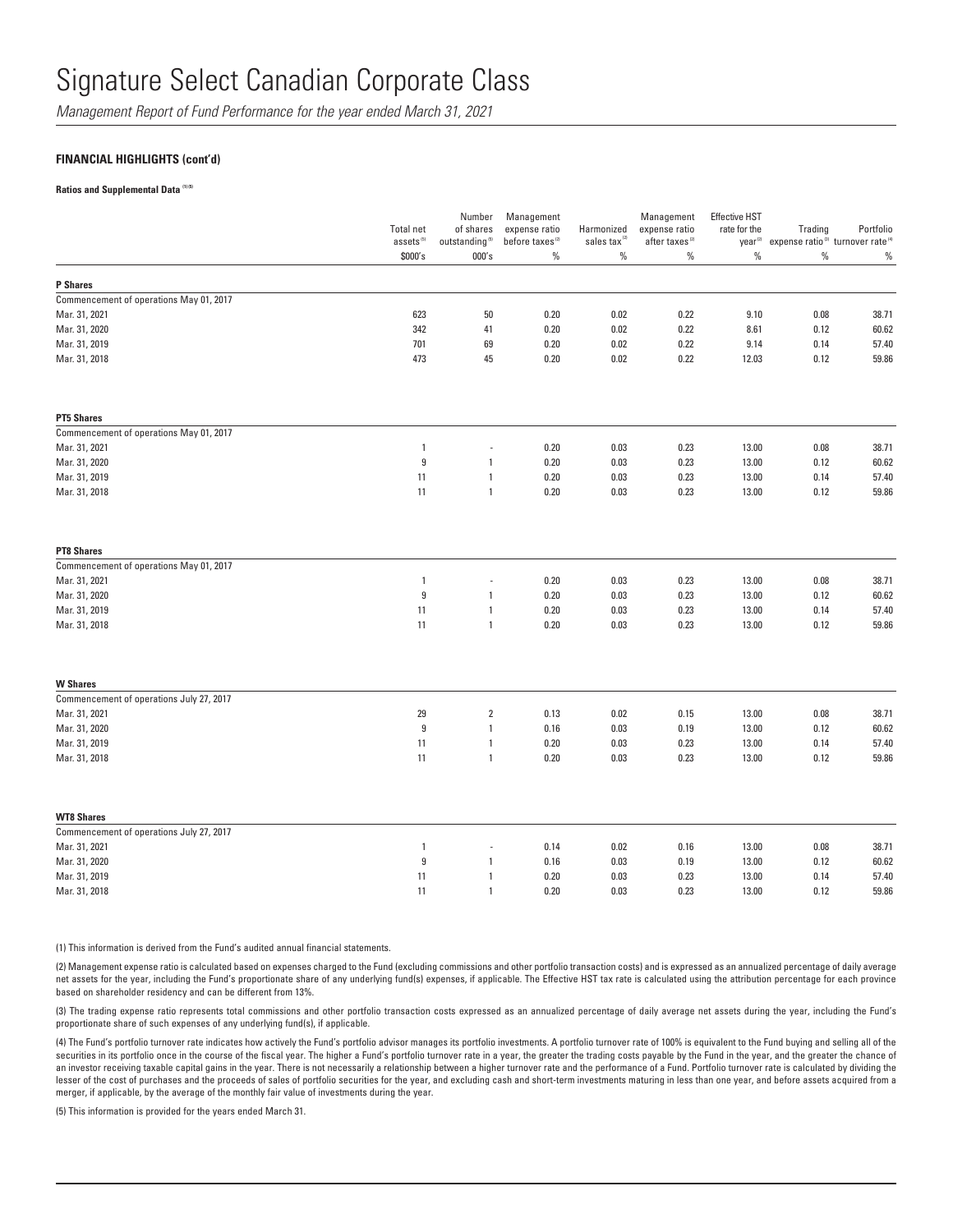*Management Report of Fund Performance for the year ended March 31, 2021*

## **PAST PERFORMANCE**

This section describes how the Fund has performed in the past. Remember, past returns do not indicate how the Fund will perform in the future. The information shown assumes that dividends made by the Fund in the years shown were reinvested in additional shares of the relevant Series of the Fund. In addition, the information does not take into account sales, redemption, distribution or other optional charges that would have reduced returns or performance.

### *Year-by-Year Returns*

The following charts show the Fund's annual performance for each of the years shown and illustrate how the Fund's performance has changed from year to year. In percentage terms, the charts show how much an investment made on the first day of each financial year would have grown or decreased by the last day of each financial year, except where noted.















![](_page_11_Figure_13.jpeg)

![](_page_11_Figure_14.jpeg)

![](_page_11_Figure_15.jpeg)

Mar. 2015 Mar. 2016 Mar. 2017 Mar. 2018 Mar. 2019 Mar. 2020 Mar. 2021

13.7 -6.6 22.5 9.7  $0.1 - 12.5$ 

52.1

**F Shares**

![](_page_11_Figure_16.jpeg)

![](_page_11_Figure_17.jpeg)

**FT5 Shares**

70

![](_page_11_Figure_18.jpeg)

![](_page_11_Figure_19.jpeg)

Mar. 2021

50.1

![](_page_11_Figure_20.jpeg)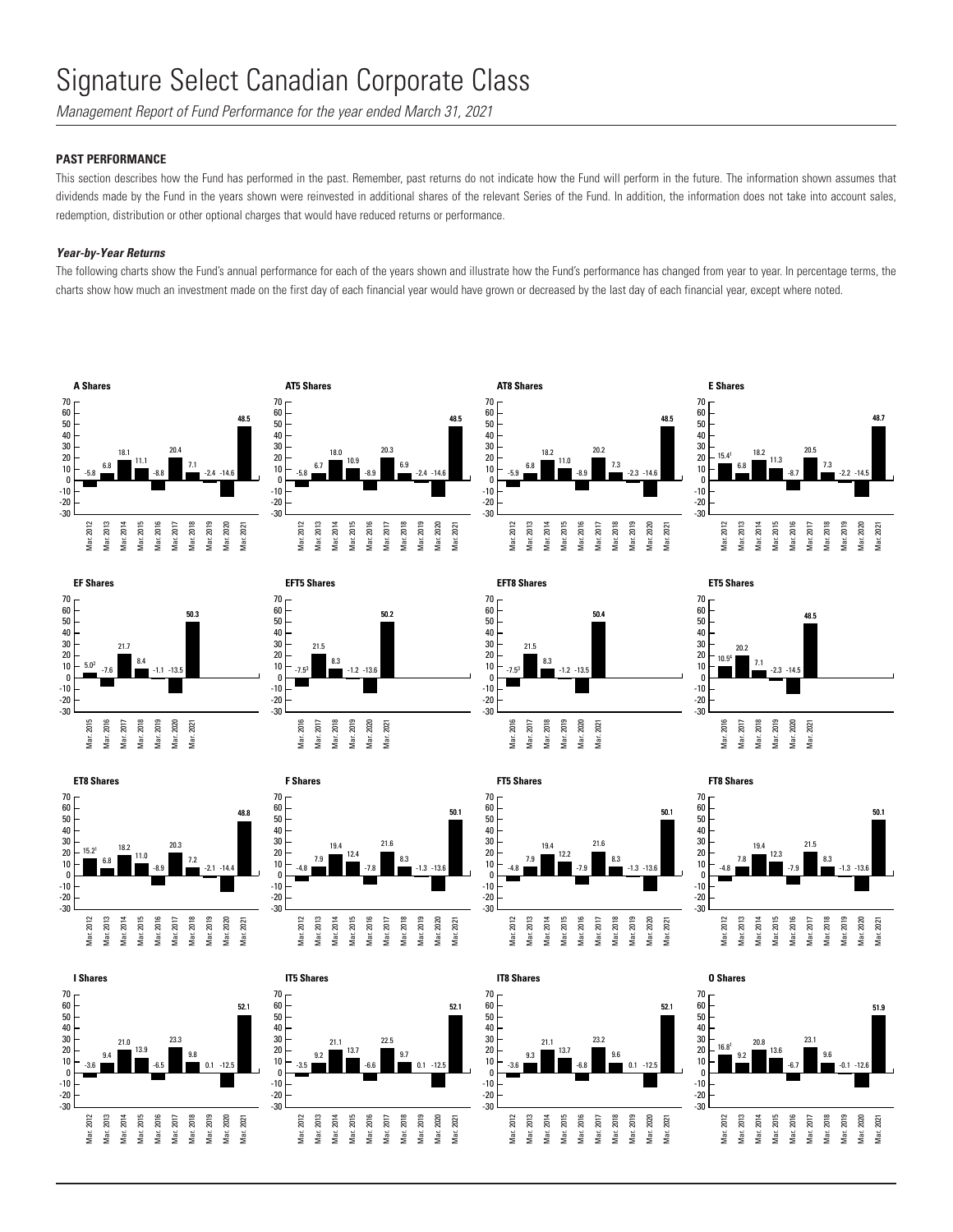#### Signature Select Canadian Corporate Class  $\mathsf{u}$  $\frac{1}{2}$

Management Report of Fund Performance for the year ended March 31, 2021<br>

![](_page_12_Figure_2.jpeg)

Mar. 2012 Mar. 2013 Mar. 2014 Mar. 2015 Mar. 2016 Mar. 2017 Mar. 2018 Mar. 2019 Mar. 2020 Mar. 2021 Mar. 2012 Mar. 2013 Mar. 2014 Mar. 2015 Mar. 2016 Mar. 2017 Mar. 2018 Mar. 2019 Mar. 2020 Mar. 2021

1 2012 return is for the period from July 27, 2011 to March 31, 2012.

2 2015 return is for the period from November 27, 2014 to March 31, 2015. 3 2016 return is for the period from August 4, 2015 to March 31, 2016.

4 2016 return is for the period from January 15, 2016 to March 31, 2016.

5 2018 return is for the period from May 1, 2017 to March 31, 2018.

6 2018 return is for the period from July 27, 2017 to March 31, 2018.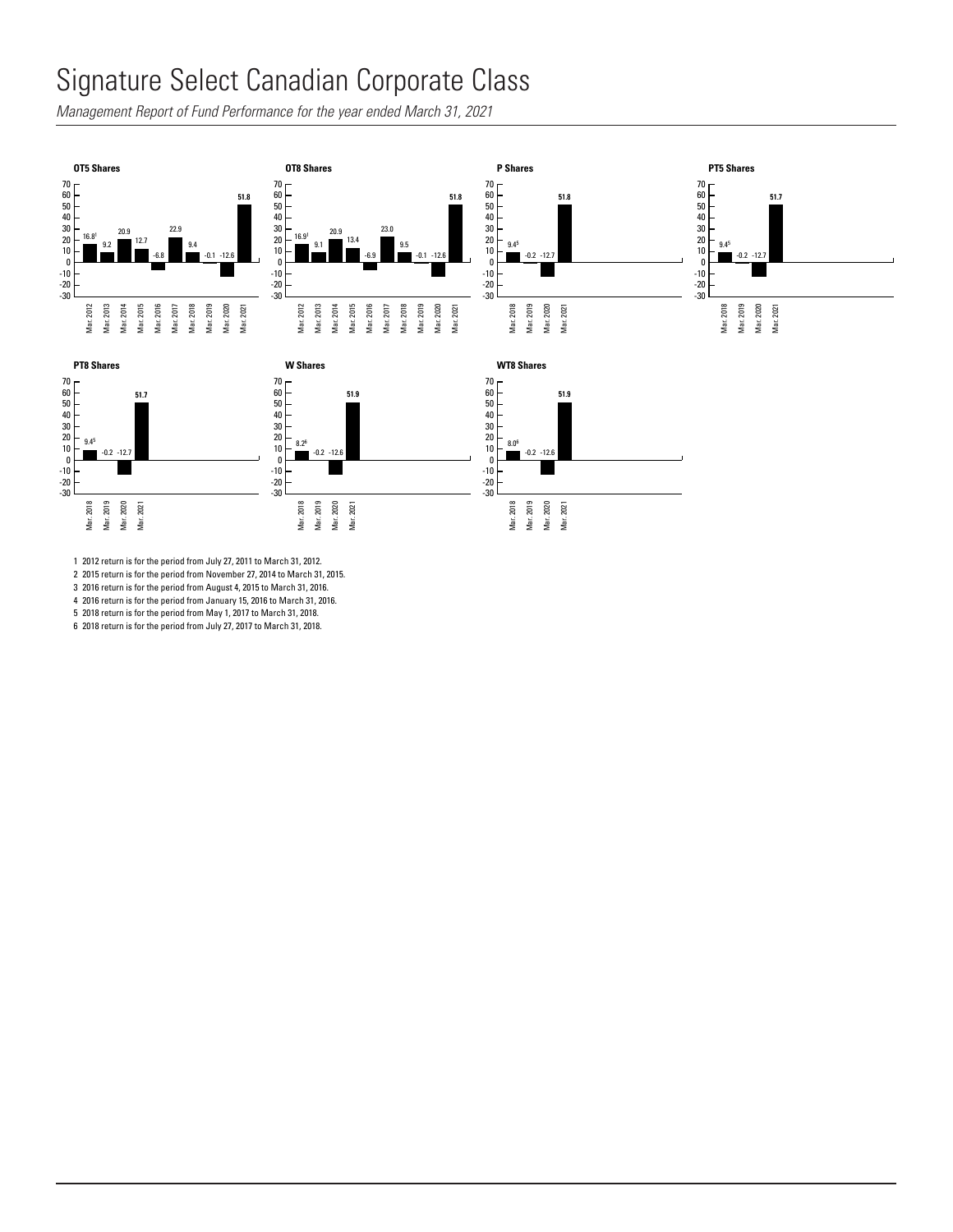*Management Report of Fund Performance for the year ended March 31, 2021*

### *Annual Compound Returns*

The following table shows the Fund's annual compound returns for each year indicated, compared to the Blended Index composed of: (50% - MSCI ACWI Total Return Index and 50% - S&P/TSX Composite Total Return Index); the MSCI ACWI Total Return Index and the S&P/TSX Composite Total Return Index.

The MSCI ACWI Index is a free float-adjusted market capitalization weighted index that is designed to measure the equity market performance of developed and emerging markets. The Index consists of 50 country indices comprising 23 developed and 27 emerging markets. The developed market country indices included are: Australia, Austria, Belgium, Canada, Denmark, Finland, France, Germany, Hong Kong, Ireland, Israel, Italy, Japan, Netherlands, New Zealand, Norway, Portugal, Singapore, Spain, Sweden, Switzerland, the United Kingdom and the United States of America. The emerging market country indices included are: Argentina, Brazil, Chile, China, Colombia, Czech Republic, Egypt, Greece, Hungary, India, Indonesia, Korea, Kuwait, Malaysia, Mexico, Pakistan, Peru, Philippines, Poland, Qatar, Russia, Saudi Arabia, South Africa, Taiwan, Thailand, Turkey and United Arab Emirates.

The S&P/TSX Composite Index is a float-adjusted market capitalization weighted index, which is the principal broad measure of the Canadian equity market. It includes common stocks and income trust units of companies incorporated in Canada which are listed on the Toronto Stock Exchange.

A discussion of the performance of the Fund as compared to the benchmark is found in the Results of Operations section of this report.

|                                      |              |                 |                |               | Since         |
|--------------------------------------|--------------|-----------------|----------------|---------------|---------------|
|                                      | One Year (%) | Three Years (%) | Five Years (%) | Ten Years (%) | Inception (%) |
| <b>A Shares</b>                      | 48.5         | 7.4             | 9.8            | 6.7           | n/a           |
| <b>Blended Index</b>                 | 41.1         | 10.7            | 11.3           | 9.1           | n/a           |
| <b>MSCI ACWI Total Return Index</b>  | 38.0         | 11.1            | 12.5           | 12.0          | n/a           |
| S&P/TSX Composite Total Return Index | 44.2         | 10.2            | 10.0           | 6.0           | n/a           |
| <b>AT5 Shares</b>                    | 48.5         | 7.4             | 9.8            | 6.7           | n/a           |
| <b>Blended Index</b>                 | 41.1         | 10.7            | 11.3           | 9.1           | n/a           |
| <b>MSCI ACWI Total Return Index</b>  | 38.0         | 11.1            | 12.5           | 12.0          | n/a           |
| S&P/TSX Composite Total Return Index | 44.2         | 10.2            | 10.0           | 6.0           | n/a           |
| <b>AT8 Shares</b>                    | 48.5         | 7.4             | 9.9            | 6.8           | n/a           |
| <b>Blended Index</b>                 | 41.1         | 10.7            | 11.3           | 9.1           | n/a           |
| <b>MSCI ACWI Total Return Index</b>  | 38.0         | 11.1            | 12.5           | 12.0          | n/a           |
| S&P/TSX Composite Total Return Index | 44.2         | 10.2            | 10.0           | 6.0           | n/a           |
| <b>E</b> Shares                      | 48.7         | 7.5             | 10.0           | n/a           | 9.4           |
| <b>Blended Index</b>                 | 41.1         | 10.7            | 11.3           | n/a           | 9.9           |
| <b>MSCI ACWI Total Return Index</b>  | 38.0         | 11.1            | 12.5           | n/a           | 12.7          |
| S&P/TSX Composite Total Return Index | 44.2         | 10.2            | 10.0           | n/a           | 7.0           |
| <b>EF Shares</b>                     | 50.3         | 8.7             | 11.1           | n/a           | 8.2           |
| <b>Blended Index</b>                 | 41.1         | 10.7            | 11.3           | n/a           | 9.2           |
| MSCI ACWI Total Return Index         | 38.0         | 11.1            | 12.5           | n/a           | 11.3          |
| S&P/TSX Composite Total Return Index | 44.2         | 10.2            | 10.0           | n/a           | 6.8           |
| <b>EFT5 Shares</b>                   | 50.2         | 8.7             | 11.1           | n/a           | 8.3           |
| <b>Blended Index</b>                 | 41.1         | 10.7            | 11.3           | n/a           | 8.8           |
| <b>MSCI ACWI Total Return Index</b>  | 38.0         | 11.1            | 12.5           | n/a           | 9.6           |
| S&P/TSX Composite Total Return Index | 44.2         | 10.2            | 10.0           | n/a           | 7.9           |
| <b>EFT8 Shares</b>                   | 50.4         | 8.7             | 11.1           | n/a           | 8.3           |
| <b>Blended Index</b>                 | 41.1         | 10.7            | 11.3           | n/a           | 8.8           |
| <b>MSCI ACWI Total Return Index</b>  | 38.0         | 11.1            | 12.5           | n/a           | 9.6           |
| S&P/TSX Composite Total Return Index | 44.2         | 10.2            | 10.0           | n/a           | 7.9           |
| <b>ET5 Shares</b>                    | 48.5         | 7.4             | 9.9            | n/a           | 10.0          |
| <b>Blended Index</b>                 | 41.1         | 10.7            | 11.3           | n/a           | 9.9           |
| <b>MSCI ACWI Total Return Index</b>  | 38.0         | 11.1            | 12.5           | n/a           | 12.7          |
| S&P/TSX Composite Total Return Index | 44.2         | 10.2            | 10.0           | n/a           | 7.0           |
| <b>ET8 Shares</b>                    | 48.8         | 7.6             | 10.0           | n/a           | 9.3           |
| <b>Blended Index</b>                 | 41.1         | 10.7            | 11.3           | n/a           | 9.9           |
| <b>MSCI ACWI Total Return Index</b>  | 38.0         | 11.1            | 12.5           | n/a           | 12.7          |
| S&P/TSX Composite Total Return Index | 44.2         | 10.2            | 10.0           | n/a           | 7.0           |
| <b>F</b> Shares                      | 50.1         | 8.6             | 11.0           | 7.9           | n/a           |
| <b>Blended Index</b>                 | 41.1         | 10.7            | 11.3           | 9.1           | n/a           |
| <b>MSCI ACWI Total Return Index</b>  | 38.0         | 11.1            | 12.5           | 12.0          | n/a           |
| S&P/TSX Composite Total Return Index | 44.2         | 10.2            | 10.0           | 6.0           | n/a           |
|                                      |              |                 |                |               |               |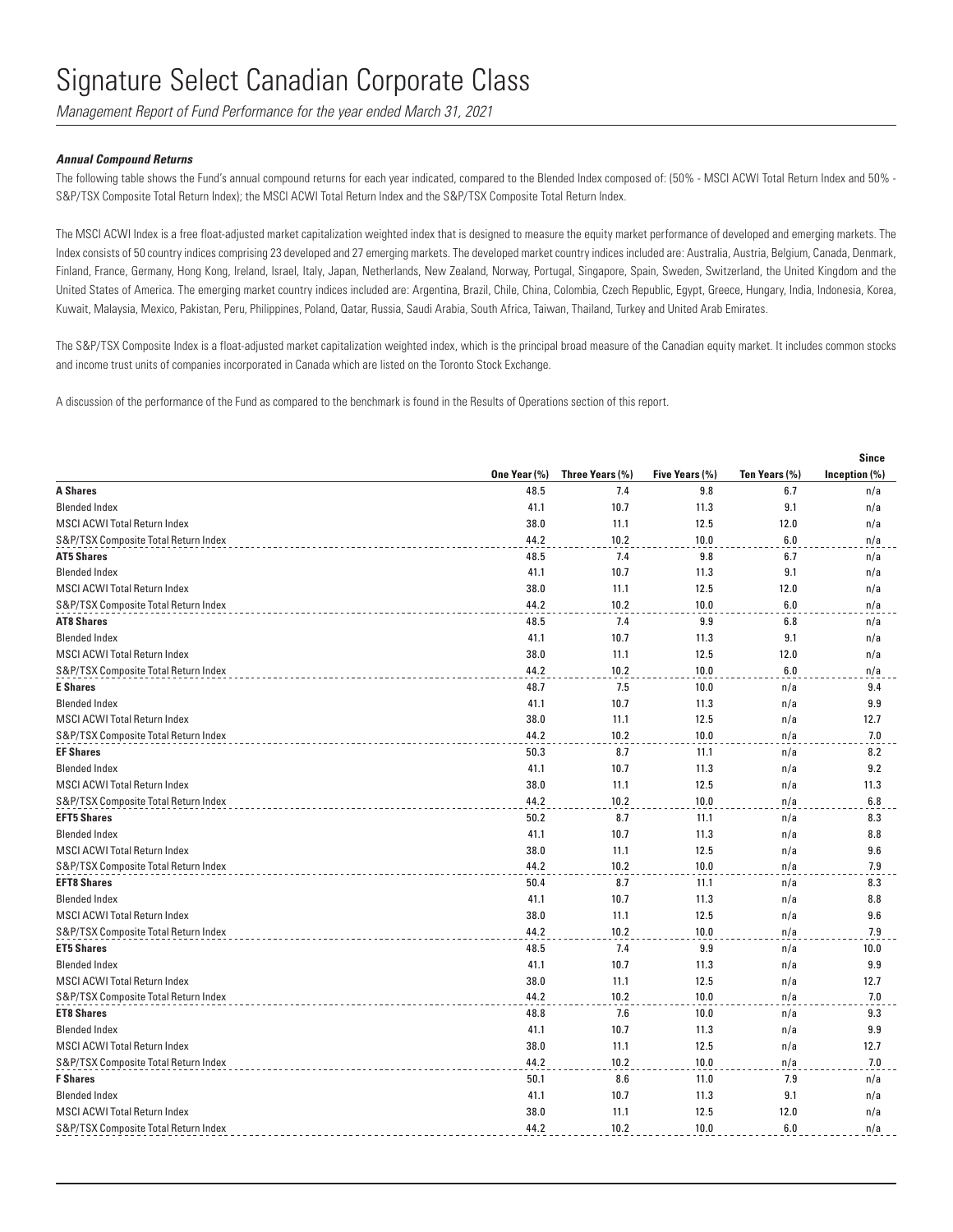*Management Report of Fund Performance for the year ended March 31, 2021*

|                                      |              |                 |                |               | <b>Since</b>  |
|--------------------------------------|--------------|-----------------|----------------|---------------|---------------|
|                                      | One Year (%) | Three Years (%) | Five Years (%) | Ten Years (%) | Inception (%) |
| <b>FT5 Shares</b>                    | 50.1         | 8.6             | 11.0           | 7.9           | n/a           |
| <b>Blended Index</b>                 | 41.1         | 10.7            | 11.3           | 9.1           | n/a           |
| <b>MSCI ACWI Total Return Index</b>  | 38.0         | 11.1            | 12.5           | 12.0          | n/a           |
| S&P/TSX Composite Total Return Index | 44.2         | 10.2            | 10.0           | 6.0           | n/a           |
| <b>FT8 Shares</b>                    | 50.1         | 8.6             | 11.0           | 7.9           | n/a           |
| <b>Blended Index</b>                 | 41.1         | 10.7            | 11.3           | 9.1           | n/a           |
| MSCI ACWI Total Return Index         | 38.0         | 11.1            | 12.5           | 12.0          | n/a           |
| S&P/TSX Composite Total Return Index | 44.2         | 10.2            | 10.0           | 6.0           | n/a           |
| I Shares                             | 52.1         | 10.0            | 12.5           | 9.4           | n/a           |
| <b>Blended Index</b>                 | 41.1         | 10.7            | 11.3           | 9.1           | n/a           |
| <b>MSCI ACWI Total Return Index</b>  | 38.0         | 11.1            | 12.5           | 12.0          | n/a           |
| S&P/TSX Composite Total Return Index | 44.2         | 10.2            | 10.0           | 6.0           | n/a           |
| <b>IT5 Shares</b>                    | 52.1         | 10.0            | 12.4           | 9.3           | n/a           |
| <b>Blended Index</b>                 | 41.1         | 10.7            | 11.3           | 9.1           | n/a           |
| MSCI ACWI Total Return Index         | 38.0         | 11.1            | 12.5           | 12.0          | n/a           |
| S&P/TSX Composite Total Return Index | 44.2         | 10.2            | 10.0           | 6.0           | n/a           |
| <b>IT8 Shares</b>                    | 52.1         | 10.0            | 12.5           | 9.4           | n/a           |
| <b>Blended Index</b>                 | 41.1         | 10.7            | 11.3           | 9.1           | n/a           |
| <b>MSCI ACWI Total Return Index</b>  | 38.0         | 11.1            | 12.5           | 12.0          | n/a           |
| S&P/TSX Composite Total Return Index | 44.2         | 10.2            | 10.0           | 6.0           | n/a           |
| 0 Shares                             | 51.9         | 9.8             | 12.3           | n/a           | 11.7          |
| <b>Blended Index</b>                 | 41.1         | 10.7            | 11.3           | n/a           | 9.9           |
| <b>MSCI ACWI Total Return Index</b>  | 38.0         | 11.1            | 12.5           | n/a           | 12.7          |
| S&P/TSX Composite Total Return Index | 44.2         | 10.2            | 10.0           | n/a           | 7.0           |
| <b>OT5 Shares</b>                    | 51.8         | 9.8             | 12.3           | n/a           | 11.6          |
| <b>Blended Index</b>                 | 41.1         | 10.7            | 11.3           | n/a           | 9.9           |
| <b>MSCI ACWI Total Return Index</b>  | 38.0         | 11.1            | 12.5           | n/a           | 12.7          |
| S&P/TSX Composite Total Return Index | 44.2         | 10.2            | 10.0           | n/a           | 7.0           |
| <b>OT8 Shares</b>                    | 51.8         | 9.8             | 12.3           | n/a           | 11.7          |
| <b>Blended Index</b>                 | 41.1         | 10.7            | 11.3           | n/a           | 9.9           |
| MSCI ACWI Total Return Index         | 38.0         | 11.1            | 12.5           | n/a           | 12.7          |
| S&P/TSX Composite Total Return Index | 44.2         | 10.2            | 10.0           | n/a           | 7.0           |
| <b>P</b> Shares                      | 51.8         | 9.8             | n/a            | n/a           | 9.6           |
| <b>Blended Index</b>                 | 41.1         | 10.7            | n/a            | n/a           | 9.2           |
| <b>MSCI ACWI Total Return Index</b>  | 38.0         | 11.1            | n/a            | n/a           | 10.1          |
| S&P/TSX Composite Total Return Index | 44.2         | 10.2            | n/a            | n/a           | 8.1           |
| <b>PT5 Shares</b>                    | 51.7         | 9.8             | n/a            | n/a           | 9.6           |
| <b>Blended Index</b>                 | 41.1         | 10.7            | n/a            | n/a           | 9.2           |
| MSCI ACWI Total Return Index         | 38.0         | 11.1            | n/a            | n/a           | 10.1          |
| S&P/TSX Composite Total Return Index | 44.2         | 10.2            | n/a            | n/a           | 8.1           |
| <b>PT8 Shares</b>                    | 51.7         | 9.8             | n/a            | n/a           | 9.6           |
| <b>Blended Index</b>                 | 41.1         | 10.7            | n/a            | n/a           | 9.2           |
| MSCI ACWI Total Return Index         | 38.0         | 11.1            | n/a            | n/a           | 10.1          |
| S&P/TSX Composite Total Return Index | 44.2         | 10.2            | n/a            | n/a           | 8.1           |
| <b>W</b> Shares                      | 51.9         | 9.8             | n/a            | n/a           | 10.3          |
| <b>Blended Index</b>                 | 41.1         | 10.7            | n/a            | n/a           | 10.5          |
| MSCI ACWI Total Return Index         | 38.0         | 11.1            | n/a            | n/a           | 11.8          |
| S&P/TSX Composite Total Return Index | 44.2         | 10.2            | n/a            | n/a           | 9.2           |
| <b>WT8 Shares</b>                    | 51.9         | 9.8             | n/a            | n/a           | 10.3          |
| <b>Blended Index</b>                 | 41.1         | 10.7            | n/a            | n/a           | 10.5          |
| <b>MSCI ACWI Total Return Index</b>  | 38.0         | 11.1            | n/a            | n/a           | 11.8          |
| S&P/TSX Composite Total Return Index | 44.2         | 10.2            | n/a            | n/a           | 9.2           |